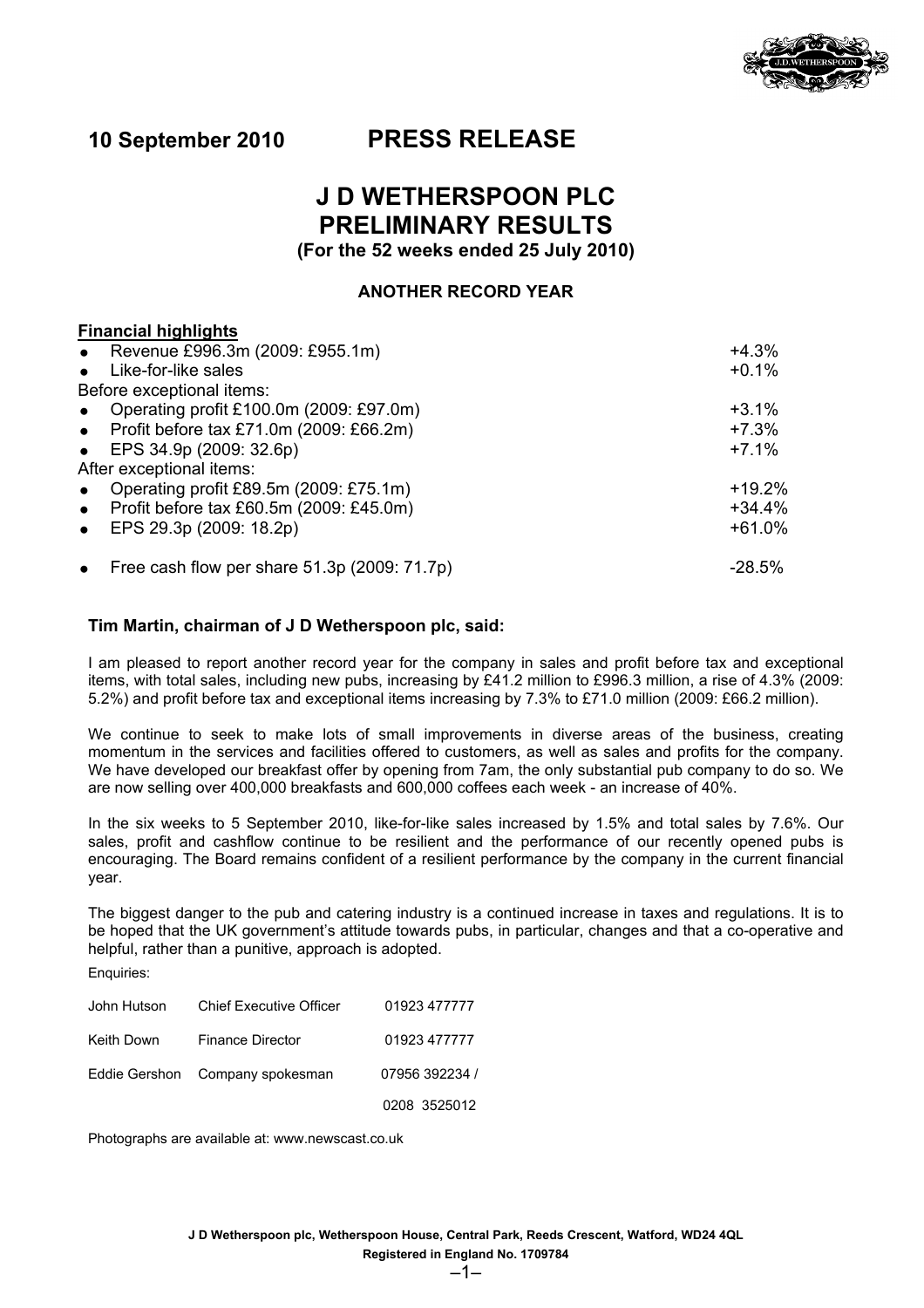- 1. J D Wetherspoon owns and operates pubs throughout the UK. The company aims to provide customers with good-quality food and drink, served by well-trained and friendly staff, at reasonable prices. The pubs are individually designed – and the company aims to maintain them in excellent condition.
- 2. Visit our Web site: www.jdwetherspoon.co.uk
- 3. This announcement has been prepared solely to provide additional information to the shareholders of J D Wetherspoon, in order to meet the requirements of the UK Listing Authority's Disclosure and Transparency Rules. It should not be relied on by any other party, for other purposes. Forwardlooking statements have been made by the directors in good faith, using information available up until the date on which they approved this statement. Forward-looking statements should be regarded with caution, because of inherent uncertainties in economic trends and business risks.
- 4. The next interim management statement will be issued on 4 November 2010.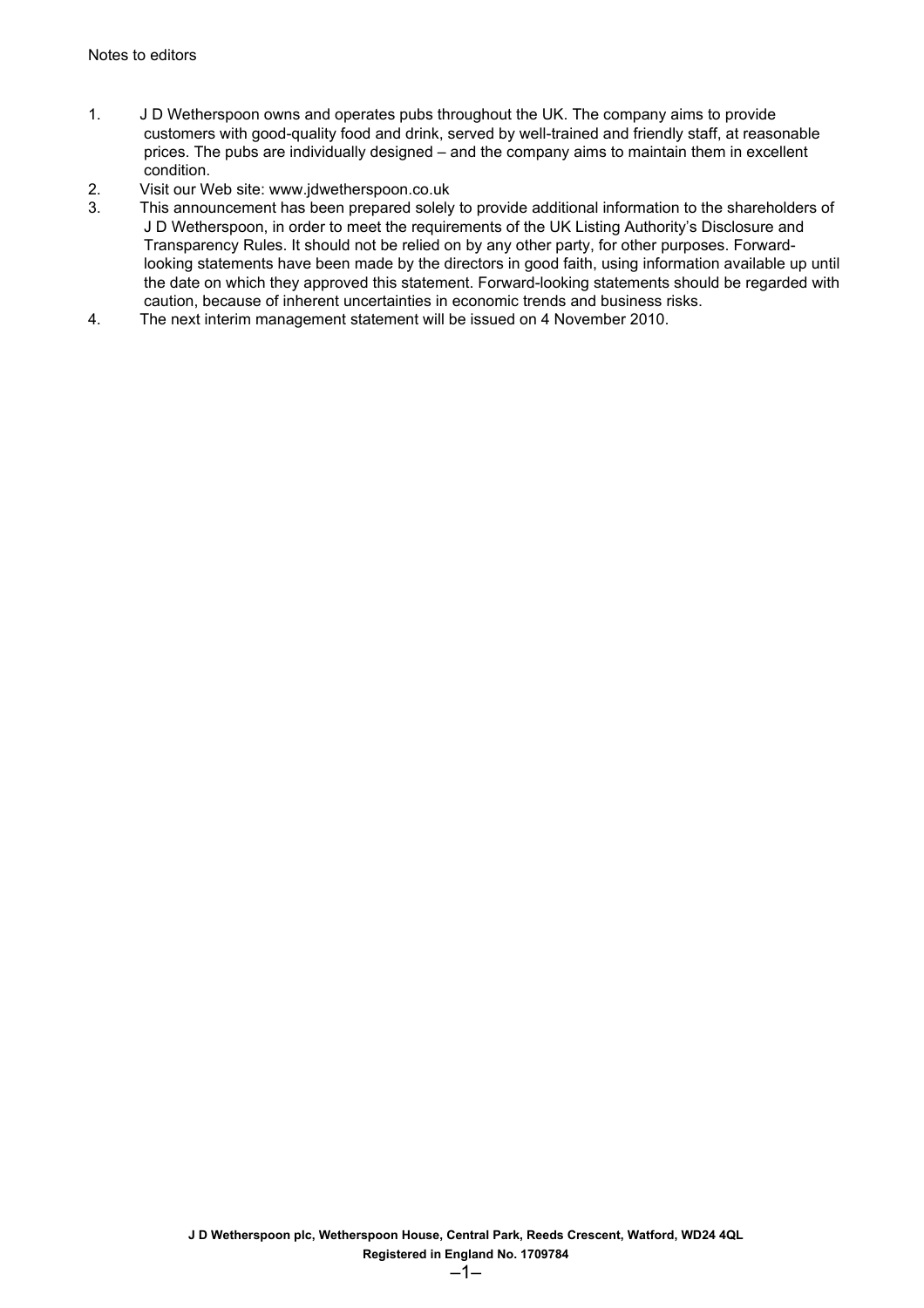## **2010 CHAIRMAN'S STATEMENT AND OPERATING REVIEW**

#### **'Another record year'**

I am pleased to report another record year for the company in sales and profit before tax and exceptional items. The company was founded in 1979 – and this is the 27<sup>th</sup> year since incorporation in 1983. The table below outlines some key indicators of our performance during that period. As this demonstrates, earnings per share have grown by an average of 17.7% per annum, since our flotation in 1992, and free cash flow per share by an average of 19.3%.

#### **Summary financials for the years ended 31 July 1984–2010**

| <b>Financial</b><br>year | <b>Total sales</b> | <b>Profit</b><br>before tax<br>and<br>exceptional<br>items | <b>Earnings</b><br>per share<br>(EPS)<br>before<br>exceptional<br>items | Free cash<br>flow | Free cash<br>flow per<br>share |
|--------------------------|--------------------|------------------------------------------------------------|-------------------------------------------------------------------------|-------------------|--------------------------------|
|                          | £000               | £000                                                       | pence                                                                   | £000              | pence                          |
| 1984                     | 818                | (7)                                                        | 0.0                                                                     |                   |                                |
| 1985                     | 1,890              | 185                                                        | 0.2                                                                     |                   |                                |
| 1986                     | 2,197              | 219                                                        | 0.2                                                                     |                   |                                |
| 1987                     | 3,357              | 382                                                        | 0.3                                                                     |                   |                                |
| 1988                     | 3,709              | 248                                                        | 0.3                                                                     |                   |                                |
| 1989                     | 5,584              | 789                                                        | 0.6                                                                     | 915               | 0.4                            |
| 1990                     | 7,047              | 603                                                        | 0.4                                                                     | 732               | 0.4                            |
| 1991                     | 13,192             | 1,098                                                      | 0.8                                                                     | 1,236             | 0.6                            |
| 1992                     | 21,380             | 2,020                                                      | 1.9                                                                     | 3,563             | 2.1                            |
| 1993                     | 30,800             | 4,171                                                      | 3.3                                                                     | 5,079             | 3.9                            |
| 1994                     | 46,600             | 6,477                                                      | 3.6                                                                     | 8,284             | 5.1                            |
| 1995                     | 68,536             | 9,713                                                      | 4.9                                                                     | 13,506            | 7.4                            |
| 1996                     | 100,480            | 15,200                                                     | 7.8                                                                     | 20,972            | 11.2                           |
| 1997                     | 139,444            | 17,566                                                     | 8.7                                                                     | 28,027            | 14.4                           |
| 1998                     | 188,515            | 20,165                                                     | 9.9                                                                     | 28,448            | 14.5                           |
| 1999                     | 269,699            | 26,214                                                     | 12.9                                                                    | 40,088            | 20.3                           |
| 2000                     | 369,628            | 36,052                                                     | 11.8                                                                    | 49,296            | 24.2                           |
| 2001                     | 483,968            | 44,317                                                     | 14.2                                                                    | 61,197            | 29.1                           |
| 2002                     | 601,295            | 53,568                                                     | 16.6                                                                    | 71,370            | 33.5                           |
| 2003                     | 730,913            | 56,139                                                     | 17.0                                                                    | 83,097            | 38.8                           |
| 2004                     | 787,126            | 54,074                                                     | 17.7                                                                    | 73,477            | 36.7                           |
| 2005                     | 809,861            | 47,177                                                     | 16.9                                                                    | 68,774            | 37.1                           |
| 2006                     | 847,516            | 58,388                                                     | 24.1                                                                    | 69,712            | 42.1                           |
| 2007                     | 888,473            | 62,024                                                     | 28.1                                                                    | 52,379            | 35.6                           |
| 2008                     | 907,500            | 58,228                                                     | 27.6                                                                    | 71,411            | 50.6                           |
| 2009                     | 955,119            | 66,155                                                     | 32.6                                                                    | 99,494            | 71.7                           |
| 2010                     | 996,327            | 71,015                                                     | 34.9                                                                    | 71,344            | 51.3                           |

**Notes**

#### **Adjustments to statutory numbers**

1. Where appropriate, the EPS as disclosed in the statutory accounts, have been recalculated to take account of share splits, the issue of new shares and capitalisation issues.

2. Free cash flow per share excludes dividends paid which were included in the free cash flow calculations in the reported accounts for the years 1995–2000.

3. The above table has not been audited.

4. Prior to 2005, the accounts were prepared under UKGAAP. All accounts from 2005 to date have been prepared under IFRS.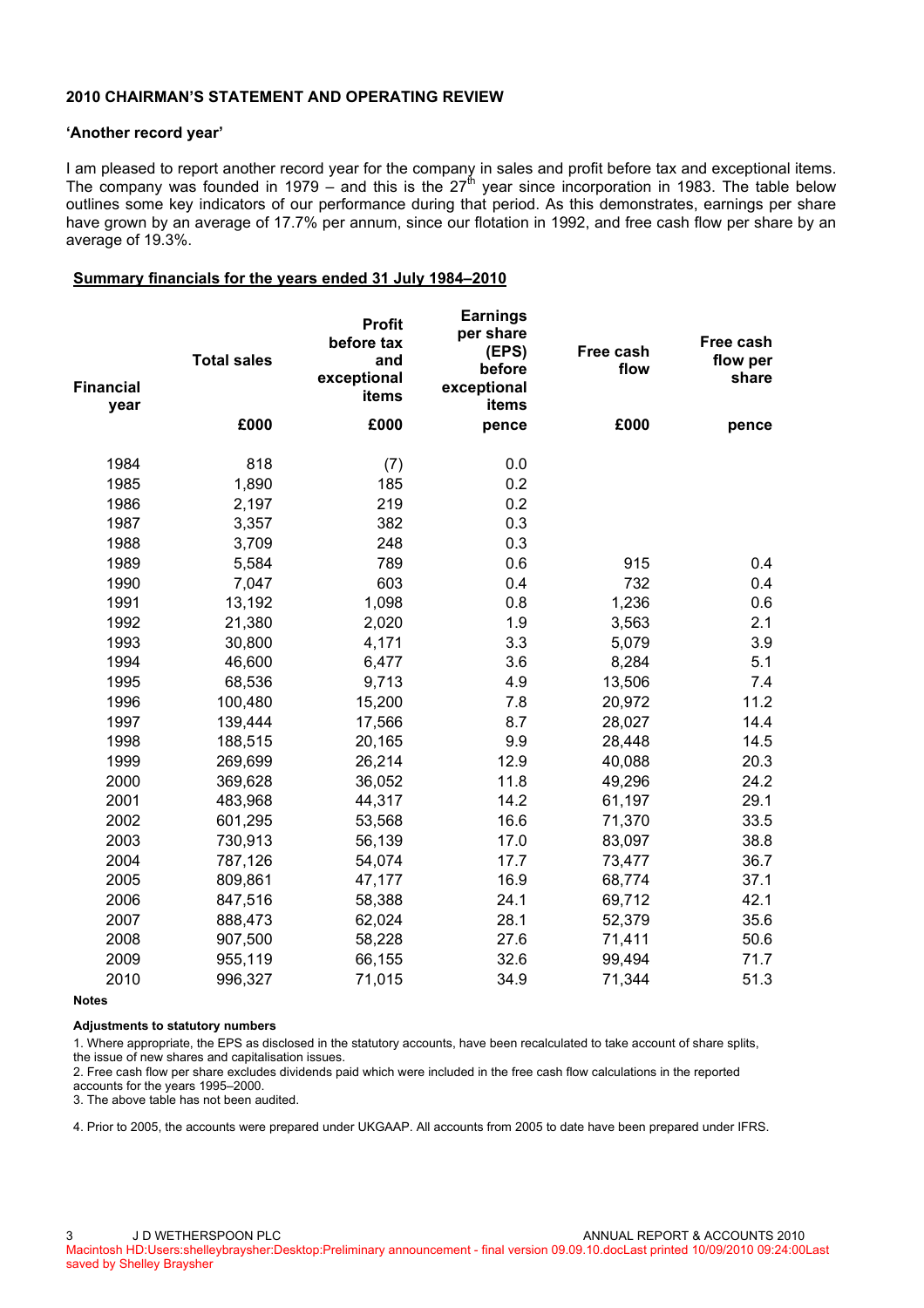Like-for-like sales in the year under review increased marginally by 0.1%, with total sales, including new pubs, increasing by £41.2 million to £996.3 million, a rise of 4.3% (2009: 5.2%). Like-for-like bar sales decreased by 0.8% (2009: increased by 2.5%), like-for-like food sales increased by 0.1% (2009: decreased by 0.4%) and likefor-like machine sales increased by 12.1% (2009: decreased by 7.5%).

Operating profit before exceptional items increased by 3.1% to £100.0 million (2009: £97.0 million) and, after exceptional items, increased by 19.2% to £89.5 million (2009: £75.1 million). The operating margin, before exceptional items, interest and tax, decreased to 10.0% (2009: 10.2%), with increases in labour and repair costs being partially offset by reduced energy costs and lower depreciation. The operating margin after exceptional items increased to 9.0% (2009: 7.9%).

Profit before tax and exceptional items increased by 7.3% to £71.0 million (2009: £66.2 million) and, after exceptional items, increased by 34.4% to £60.5 million (2009: £45.0 million). Earnings per share before exceptional items increased by 7.1% to 34.9p (2009: 32.6p) and after exceptional items increased by 61.0% to 29.3p (2009: 18.2p).

Net interest was covered 3.4 times by operating profit before exceptional items (2009: 3.1 times) and 3.1 times by operating profit after exceptional items (2009: 2.4 times). Total capital investment was £81.8 million in the period (2009: £48.8 million), with £57.7 million on new pub openings (2009: £37.8 million), reflecting the increased number of openings and £24.1 million on established pubs (2009: £11.0 million) which largely reflects investment in our new till system and increased expenditure on refurbishment.

Exceptional items before tax totalled £10.6 million (2009: £21.1 million). These related to the impairment of trading pub assets of £10.6 million (2009: £6.5 million). The balance of last year's exceptional items related to: the disposal of properties which we no longer intend to develop (2009: £4.4 million); a one-off depreciation adjustment following a review of our fixed-asset register (2009: £9.4 million); and major litigation costs involving legal action against our former estate agents, Van de Berg (2009: £1.6 million).

Free cash flow, after capital investment of £24.1 million on established pubs (2009: £11.0 million), £6.1 million in respect of share purchases for employees under the company's share-based payment schemes (2009: £6.0 million) and payments of tax and interest, decreased by £28.2 million to £71.3 million (2009: £99.5 million). Free cash flow per share was 51.3p (2009: 71.7p).

## **Property**

The company opened 47 pubs during the year, 15 of which were freehold, and closed three others, resulting in a total estate of 775 pubs at the financial year end. As was the case last year, most new openings were of existing pubs, with rents and development costs being lower than historic trends. The average development cost for a new pub (excluding the cost of freeholds), in the financial year under review, was £0.86 million, compared with £0.85 million a year ago. The full-year depreciation charge was £43.7 million (2009: £45.1 million).

In the financial year ending July 2011, we intend to open at least the same number of pubs as in the year under review.

## **Taxation**

The overall tax charge on pre-exceptional items before taking into account the effect of the tax rate change is 31.6% (2009: 31.7%). The standard UK tax rate is 28% (2009: 28%) and the difference between that rate and the company tax is 3.6% (2009: 3.7%), primarily due to the level of non-qualifying depreciation (depreciation that does not qualify for tax relief); this is partially offset by the deduction available for share-based payments for employees.

The current tax rate has fallen to 30.6% (2009: 32.4%). This is largely due to the availability of first year allowances for qualifying capital expenditure incurred in the first eight months of the financial year to 31 March 2010.

## **Financing**

As at 25 July 2010, the company's total net bank borrowings (excluding finance leases and derivatives) were £379.5 million (2009: £388.2 million), a reduction of £8.7 million. Net debt including finance leases (but excluding derivatives) was £388.4 million (2009: £390.0 million), a reduction of £1.6 million. Net debt excluding derivatives has declined, notwithstanding 47 new pub openings costing £57.7 million and the dividend payments of £26.2 million. Year end net-debt-to-EBITDA has fallen to 2.70 times (2009: 2.73 times).

The company had £170.5 million (2009: £154.0 million) of unutilised banking facilities and cash balances at 25 July 2010, with total facilities of £550.0 million (2009: £542.2 million). During the year the Company repaid its US\$140m (£87.2 million) private placement from cash flow and remaining facilities and successfully concluded a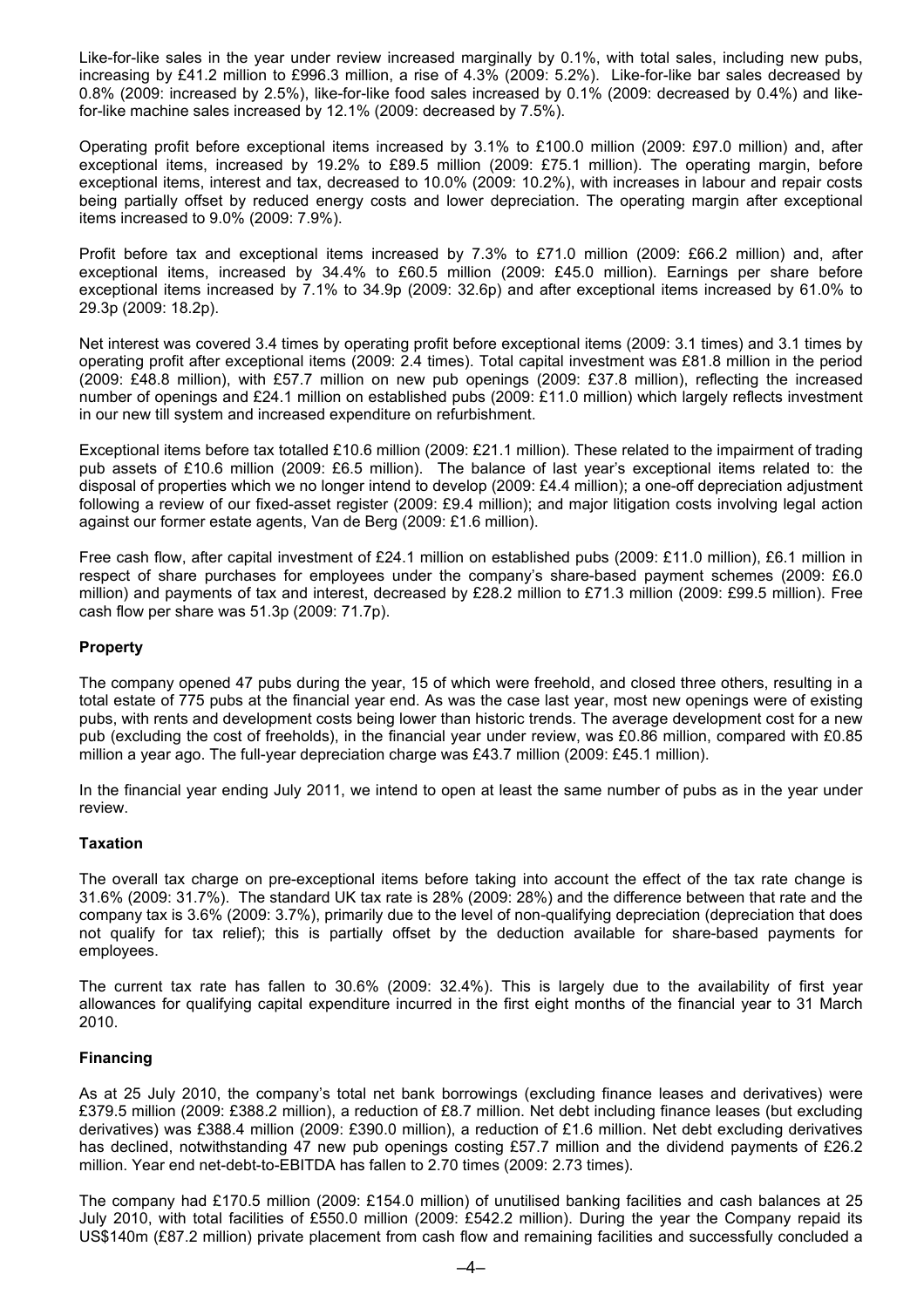new non-amortising £530-million four-year facility, expiring in March 2014, with a syndicate of 11 banks, comprising a mix of current and new lenders. The company's existing swap arrangements remain in place.

### **Dividends**

As previously outlined in the interim accounts, the board declared and paid a total dividend of 12.0p for the financial year ending 25 July 2010 (2009: nil). The board also declared a special dividend of 7.0p and both dividends were paid on 1 April 2010.

#### **Further progress**

As indicated in previous years, our approach remains one of trying to make lots of small improvements in diverse areas of the business, creating momentum in the services and facilities offered to customers, as well as sales and profits for the company.

We have developed our breakfast offer by opening from 7am, the only substantial pub company to do so. We are now selling over 400,000 breakfasts and 600,000 coffees each week - an increase of 40%. We continue to be the world's number-one seller of 'Tierra' – Lavazza's Rainforest-Alliance-certified sustainable coffee and we recently became the only pub company to be made honorary lifetime members by the Rainforest Alliance. This award recognises pioneering companies that have exhibited outstanding leadership in efforts to promote sustainability.

We continue to advance in the area of traditional ales and have seen sales growth of 6% in the year. We stock over 600 guest beers throughout the year, from a wide selection of microbrewers. Over 98% of our estate is Cask Marque accredited and we currently have a record number of pubs recommended in the CAMRA Good Beer Guide 2010, more than any other substantial pub company. We also ran the biggest real-ale festival in the world during April 2010, selling 2.9 million pints over 19 days.

The company was named Pub Company of the Year at the 2010 Publican Awards and won 2010 'Best Town and Local Pub Menu' at the Menu Innovation and Development Awards (MIDAS) sponsored by the Inside Foodservice organisation. The company was also named Responsible Drinks Retailer of the Year in 2009 – the first pub company to win the award twice since its inception in 2006.

A total of 144 Wetherspoon pubs were entered in the 2009 Loo of the Year awards with 104 pubs receiving the maximum five stars and the remaining 40 receiving four stars. The company won the Pubs and Wine Bars individual titles in England, Scotland, Wales and Northern Ireland and also won the UK trophy in the Corporate Provider category. The company is looking to refurbish over 80 sets of pub toilets in the coming year as it recognises their importance to customers.

The company is the largest single corporate fund-raiser for the CLIC Sargent charity (Caring for Children with Cancer), a partnership now in its eighth consecutive year, raising £3.5 million to date, with a pledge to raise a further £600,000 each year. During the past financial year, company employees and customers raised a record £890,660.

As previously stated, this combination of bar, food and coffee sales and strong focus on service and standards helps to ensure that pubs are busy throughout much of the week, maximising profits and employment opportunities, as well as generating volume growth for many of our suppliers.

#### **Personnel and training**

As we have stated before, the most important factors in successful pubs are the quality and motivation of those we employ. The company accordingly continues to believe that incentives for managers and staff, combined with excellent training schemes, are vital for future success.

In relation to training, the company held over 1,000 separate training courses in 2009/10, attended by 15,000 delegates, and promoted over 1,500 bar and kitchen staff to shift manager or management positions.

The company has also been recognised as an 'Age Positive' employer, by the Department for Work and Pensions, and recognised by the Corporate Research Foundation, in association with the Guardian newspaper, as one of 'Britain's Top Employers', for seven consecutive years, including 2010.

In August 2009, the company was awarded a funding contract with the Learning and Skills Council (now the Skills Funding Agency) to offer a Level 2 Apprenticeship and Skills for Life qualification (numeracy and literacy). By August 2010 the company had 168 Apprentices and 220 employees had signed up for the numeracy and literacy training. As part of this process, the company has signed the Skills Pledge – a voluntary public commitment, made by the company, to develop the skills of employees and support their working towards nationally recognised qualifications.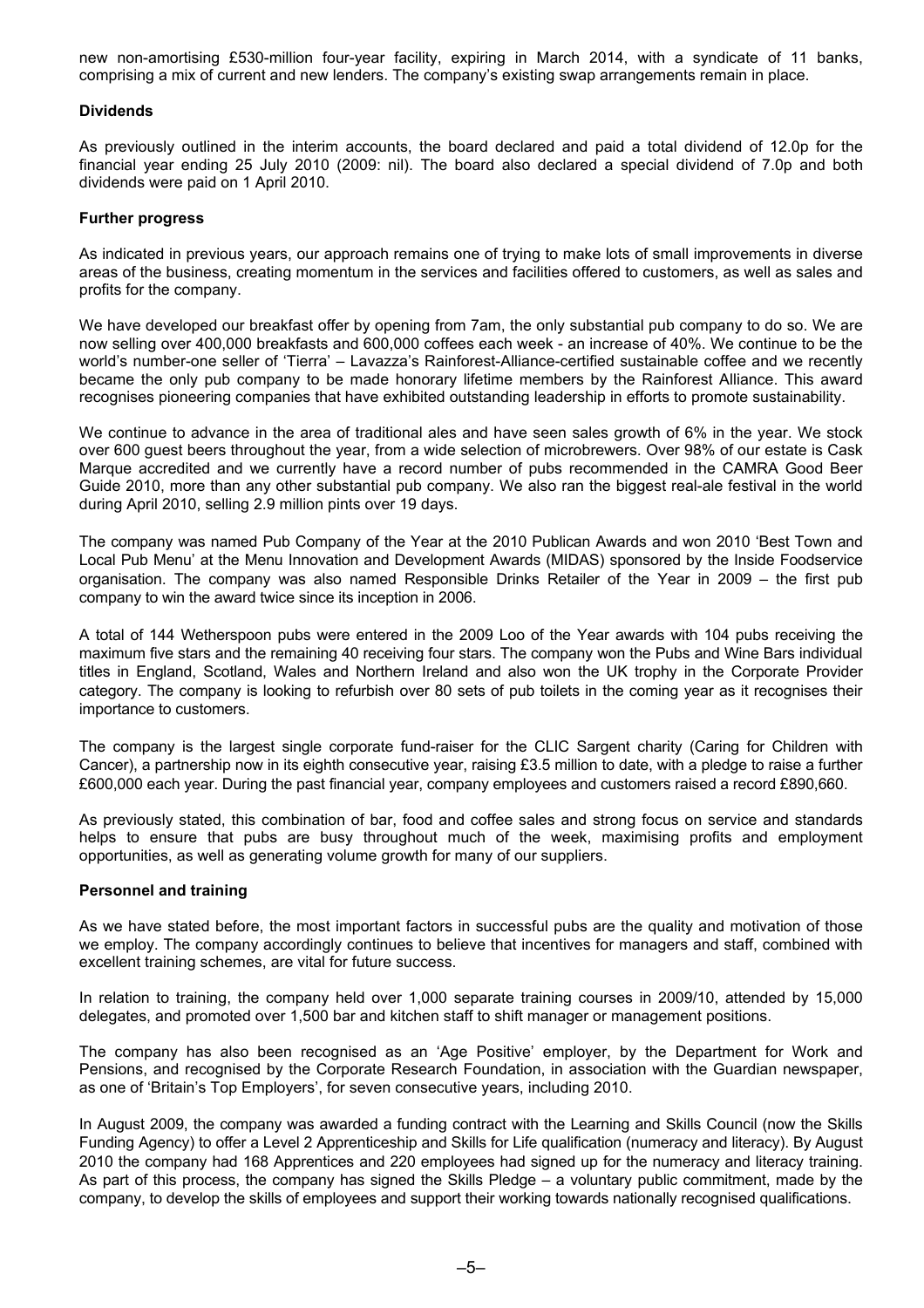Staff retention is again at our highest-ever level, with pub managers averaging over eight years' service, giving us, we believe, an advantage in our business.

The company created over 2,400 jobs in the year and expects to be one of the biggest and fastest growing employers in the country over the next five years.

We continue to provide monthly bonuses for all of our pub staff, whatever their length of service. In this connection, the company awarded bonuses and free shares (SIPs) for employees of £22.5 million in the year, an increase of 10% (2009: £20.5 million). More than 95% of the payments were made to employees below board level, with approximately 88% of payments made to employees working in our pubs.

Cash bonuses paid to pub managers and staff are based partly on service standards (verified by mystery visits) and partly on individual pub profits. Head-office cash bonuses are based on profits before tax.

In addition, all employees at pubs and head office, including executive directors, are eligible for free shares, subject to a qualifying period. The free shares have replaced the share option scheme in recent years; since they are purchased by the company, these avoid dilution of current shareholders.

I would like to thank our employees, partners and suppliers, once again, for their excellent work in the past year.

## **Taxation and legislation**

In the last financial year the Company was responsible for approximately £400 million of tax payments of one type or another, including VAT, excise duty on alcoholic drinks, employment and property taxes. The previous government adopted an approach of increasing taxes and regulations for pubs, greatly increasing the costs of running these businesses. Since the provision of a pint in a pub is far more labour intensive than a pint purchased in a supermarket, the effect of many of these taxes and regulations has been far greater for pubs than for supermarkets or other off-licensed premises.

In addition, much of the legislation aimed at controlling excessive consumption of alcohol has been aimed at pubs, since alcoholic products purchased in supermarkets are consumed elsewhere, so this aspect of regulation causes great expense for pubs, which is often unproductive, and virtually none for supermarkets.

It is also clear that much of the legislation which has caused extreme hardship for publicans and their staff has really amounted to little more than a public relations stunt. For example, police officers have been required to recruit 15 and 16-year-olds in schools and they are paid to go to pubs, under police supervision, to try and buy drinks. This sort of "entrapment" is prohibited in most areas of the law, but has been zealously pursued against licensed premises.

The problem with this sort of legislation is that it is hypocritical in the extreme, and counter-productive. Almost all adults started drinking in pubs, as most will admit, at about the age of 15 or 16. Many also permit their children of 15 or 16 year olds to go to pubs, usually preferring the supervised drinking circumstances, incorporating mixed age groups, found in pubs compared to the unsupervised drinking environments of parties, streets and parks.

The net result of the previous government's policy of increased taxes and regulations affecting the pub industry has been the closure of many pubs, often, but not always, in rural areas and villages, with consequent damaging effects on the social life of these communities.

In addition, the government's policies have resulted in pub consumption being replaced mainly by supermarket sales, resulting in a higher level of unsupervised drinking, and significantly lower taxes for the government. Lower taxes are a result of the fact that the average price of a pint in a pub is now over £2.50 and the tax payable, from the various taxes referred to above, is at least £1 per pint. In contrast, taxes, including VAT, are only about half that amount on a pint purchased from a supermarket, due to the lower VAT, but also to the lower impact of property and employment taxes. As alcohol consumption in pubs has declined sharply and off-sales have increased, alcohol related problems have worsened, which suggests that pub consumption is preferable to offsales.

Unfortunately, the present government seems determined to proceed on the same path as the last government, especially in regard to legislation impacting pubs. The police are to be given further powers to close pubs, even though such powers seem not to have been requested by them. The authorities currently have ample powers for dealing with the relevant issues. In addition a draconian reduction of the ability of pubs to appeal in a number of important circumstances and a late night levy, in effect another tax on pubs, are proposed. In France, which many Britons like to believe has more restrictions and regulations which adversely affect business, VAT on food served in bars and restaurants has been reduced to 5.5%, and early evidence suggests that more tax has been levied by the French government as a result through, job creation, greater income tax, increased salaries for employees and increased corporation tax.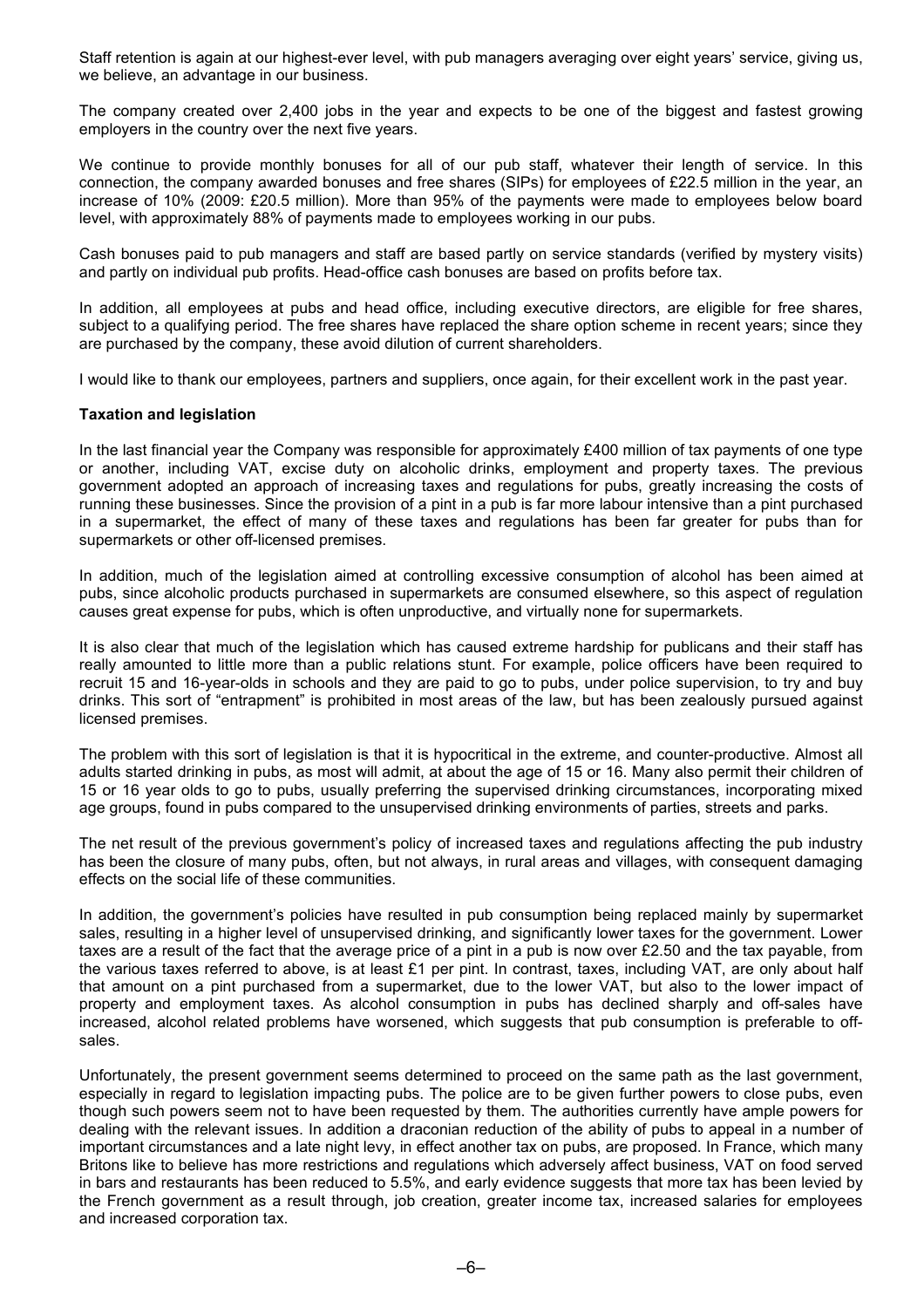Serious UK governmental thought is required to reverse the trend towards job and social destruction resulting from a continuation of the policies of the previous government. In particular, if the UK government wishes to maximise jobs and tax from the pub and restaurant industry, the tax paid by pubs and restaurants should be more fairly equated with the tax paid by supermarkets.

## **Current trading and outlook**

As indicated above, the biggest danger to the pub and catering industry is a continued increase in destructive taxes and regulations. It is to be hoped that the UK government's attitude towards pubs, in particular, changes and that a co-operative and helpful, rather than a punitive, approach is adopted.

In the six weeks to 5 September 2010, like-for-like sales increased by 1.5% and total sales by 7.6%.

Our sales, profit and cashflow continue to be resilient and the performance of our recently opened pubs is encouraging. As previously indicated, we continue to believe that there are substantial opportunities for us to acquire new sites at reasonable prices. We are also seeking to invest in our existing estate with a planned programme of refurbishment expenditure as well as seeking to finish the rollout of our new till system. In addition we are planning to increase targeted investment in pub staffing and support. Our interest charges will be higher in the financial year ending July 2011 as previously indicated following our refinancing.

The Board remains confident of a resilient performance by the company in the current financial year.

Tim Martin Chairman 10 September 2010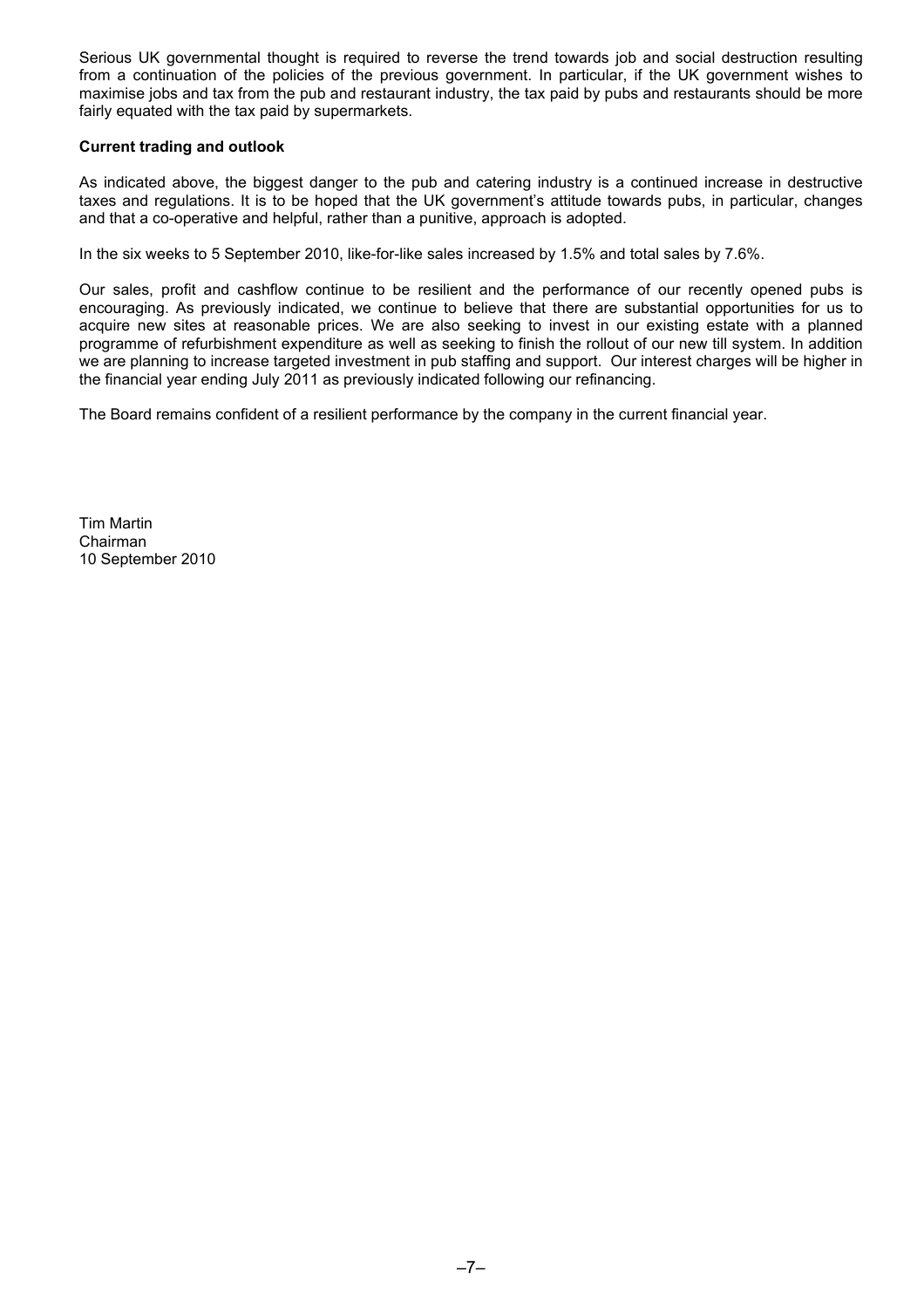## **INCOME STATEMENT** for the 52 weeks ended 25 July 2010

J D Wetherspoon plc, company number: 1709784

|                                          | <b>Notes</b>   | 52 weeks      | 52 weeks           | 52 weeks                | 52 weeks  | 52 weeks    | 52 weeks    |
|------------------------------------------|----------------|---------------|--------------------|-------------------------|-----------|-------------|-------------|
|                                          |                | ended         | ended              | ended                   | ended     | ended       | ended       |
|                                          |                | 25 July       | 25 July            | 25 July                 | 26 July   | 26 July     | 26 July     |
|                                          |                | 2010          | 2010               | 2010                    | 2009      | 2009        | 2009        |
|                                          |                | <b>Before</b> | <b>Exceptional</b> | After                   | Before    | Exceptional | After       |
|                                          |                | exceptional   | items              | exceptional exceptional |           | items       | exceptional |
|                                          |                | items         | (note 3)           | items                   | items     | (note 3)    | items       |
|                                          |                | <b>Total</b>  | Total              | <b>Total</b>            | Total     | Total       | Total       |
|                                          |                | £000          | £000               | £000                    | £000      | £000        | £000        |
| <b>Revenue</b>                           |                | 996,327       |                    | 996,327                 | 955,119   |             | 955,119     |
| Operating costs                          |                | (896,314)     | (10, 557)          | (906,871)               | (858,118) | (21, 920)   | (880, 038)  |
| <b>Operating profit</b>                  | $\overline{2}$ | 100,013       | (10, 557)          | 89,456                  | 97,001    | (21, 920)   | 75,081      |
| Finance income                           | 4              | 16            |                    | 16                      | 336       |             | 336         |
| Finance costs                            | 4              | (29, 014)     | -                  | (29, 014)               | (31, 182) |             | (31, 182)   |
| Fair value gain on financial derivatives | 4              |               |                    |                         |           | 794         | 794         |
|                                          |                |               |                    |                         |           |             |             |
| <b>Profit before taxation</b>            |                | 71,015        | (10, 557)          | 60,458                  | 66,155    | (21, 126)   | 45,029      |
| Income tax expense                       |                | (19,680)      |                    | (19,680)                | (20,954)  | 1,224       | (19, 730)   |
| <b>Profit for the year</b>               |                | 51,335        | (10, 557)          | 40,778                  | 45,201    | (19,902)    | 25,299      |
| Earnings per ordinary share              | 6              | 34.9          |                    | 29.3                    | 32.6      |             | 18.2        |

**STATEMENT OF COMPREHENSIVE INCOME** for the 52 weeks ended 25 July 2010

|                                                | <b>Notes</b> | 52 weeks<br>ended<br>25 July 2010<br>£000 | 52 weeks<br>ended<br>26 July 2009<br>£000 |
|------------------------------------------------|--------------|-------------------------------------------|-------------------------------------------|
|                                                |              |                                           |                                           |
| Cash flow hedges: loss taken to equity         |              | (25, 393)                                 | (35, 934)                                 |
| Tax on items taken directly to equity          | 5            | 6,856                                     | 10,062                                    |
| Net loss recognised directly in equity         |              | (18, 537)                                 | (25, 872)                                 |
| Profit for the year                            |              | 40,778                                    | 25,299                                    |
| Total comprehensive income/(loss) for the year |              | 22,241                                    | (573)                                     |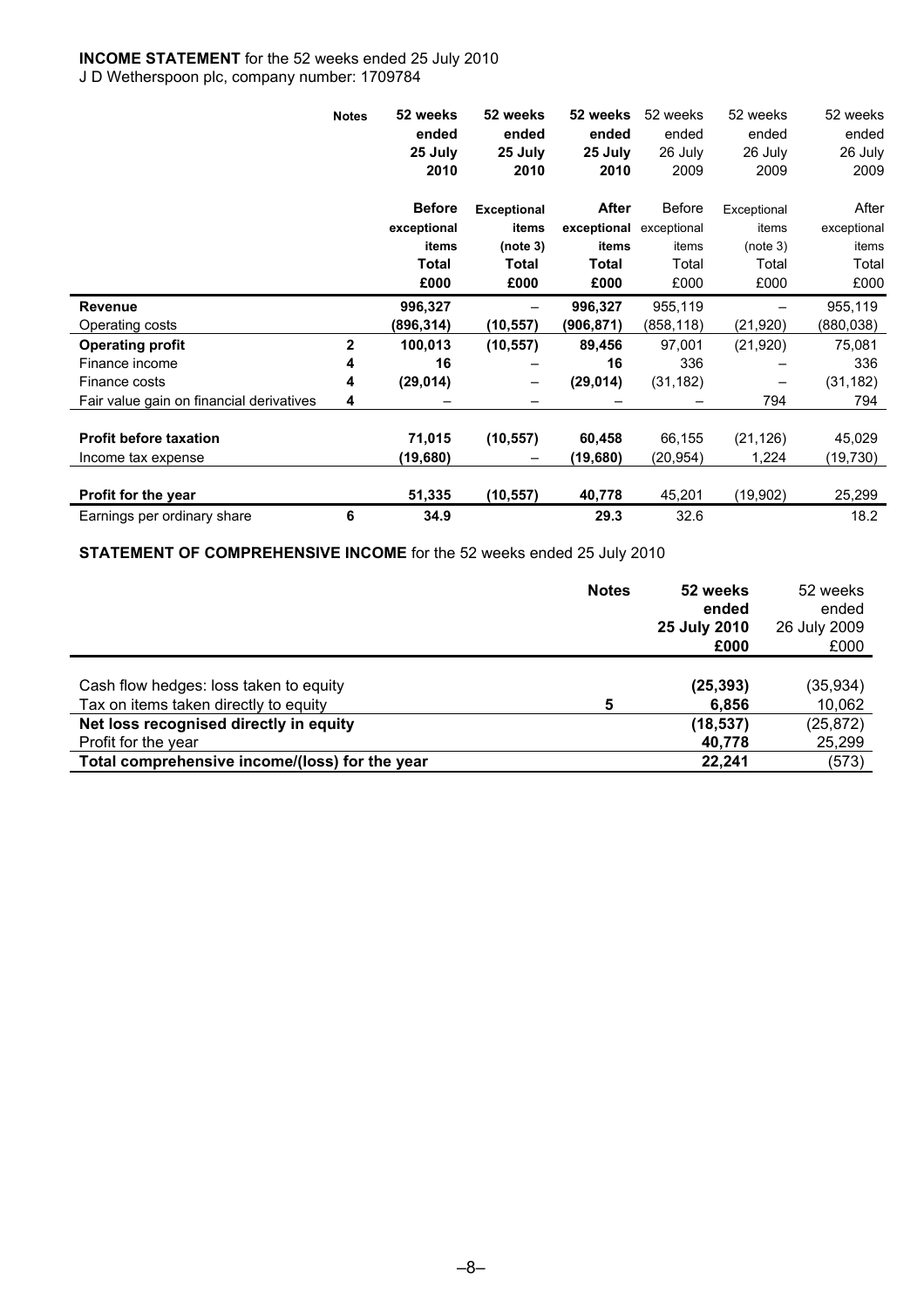## **CASH FLOW STATEMENT** for the 52 weeks ended 25 July 2010 J D Wetherspoon plc, company number: 1709784

|                                                                         | <b>Notes</b>   | 52 weeks             | 52 weeks     | 52 weeks           | 52 weeks     |
|-------------------------------------------------------------------------|----------------|----------------------|--------------|--------------------|--------------|
|                                                                         |                | ended                | ended        | ended              | ended        |
|                                                                         |                | 25 July 2010         | 25 July 2010 | 26 July 2009       | 26 July 2009 |
|                                                                         |                | £000                 | £000         | £000               | £000         |
|                                                                         |                |                      |              |                    |              |
| Cash flows from operating activities<br>Cash generated from operations  | $\overline{7}$ | 153,405              | 153,405      | 171,850            | 171,850      |
| Interest received                                                       |                | 9                    | 9            | 460                | 460          |
| Interest paid                                                           |                | (30, 252)            | (30, 252)    | (35, 317)          | (35, 317)    |
| Corporation tax paid                                                    |                | (21, 617)            | (21, 617)    | (20, 497)          | (20, 497)    |
| Gaming machine VAT receipt                                              |                | 14,941               |              |                    |              |
| Purchase of own shares for                                              |                | (6, 129)             | (6, 129)     | (6,003)            | (6,003)      |
| share-based payments                                                    |                |                      |              |                    |              |
|                                                                         |                |                      |              |                    |              |
| Net cash inflow from operating activities                               |                | 110,357              | 95,416       | 110,493            | 110,493      |
| Cash flows from investing activities                                    |                |                      |              |                    |              |
| Purchase of property, plant and equipment                               |                | (21, 778)            | (21, 778)    | (9, 546)           | (9, 546)     |
| Purchase of intangible assets                                           |                | (2, 294)             | (2, 294)     | (1, 453)           | (1, 453)     |
| Proceeds on sale of property, plant and                                 |                | 170                  |              | 495                |              |
| equipment                                                               |                |                      |              |                    |              |
| Investment in new pubs and pub extensions<br>Purchase of lease premiums |                | (53, 804)<br>(3,935) |              | (36, 899)<br>(931) |              |
|                                                                         |                |                      |              |                    |              |
| Net cash outflow from investing activities                              |                | (81, 641)            | (24, 072)    | (48, 334)          | (10, 999)    |
| Cash flows from financing activities                                    |                |                      |              |                    |              |
| Equity dividends paid                                                   | 9              | (26, 174)            |              | (10, 439)          |              |
| Proceeds from issue of ordinary shares                                  |                | 523                  |              | 580                |              |
| Advances/(repayments) under bank loans                                  | 8              | 87,586               |              | (44, 051)          |              |
| Repayment of US private placement                                       | 8              | (86, 742)            |              |                    |              |
| Advances under finance leases                                           | 8              | 9,092                |              |                    |              |
| Finance costs on new loan                                               | 8              | (7,626)              |              | (208)              |              |
| Finance lease principal payments                                        | 8              | (2,898)              |              | (889)              |              |
| Net cash outflow from financing activities                              |                | (26, 239)            |              | (55,007)           |              |
|                                                                         |                |                      |              |                    |              |
| Net increase in cash and cash equivalents                               | 8              | 2,477                |              | 7,152              |              |
| Opening cash and cash equivalents                                       |                | 23,604               |              | 16,452             |              |
| <b>Closing cash and cash equivalents</b>                                |                | 26,081               |              | 23,604             |              |
| Free cash flow                                                          | 6              |                      | 71,344       |                    | 99,494       |
| Free cash flow per ordinary share                                       | $\bf 6$        |                      | 51.3         |                    | 71.7p        |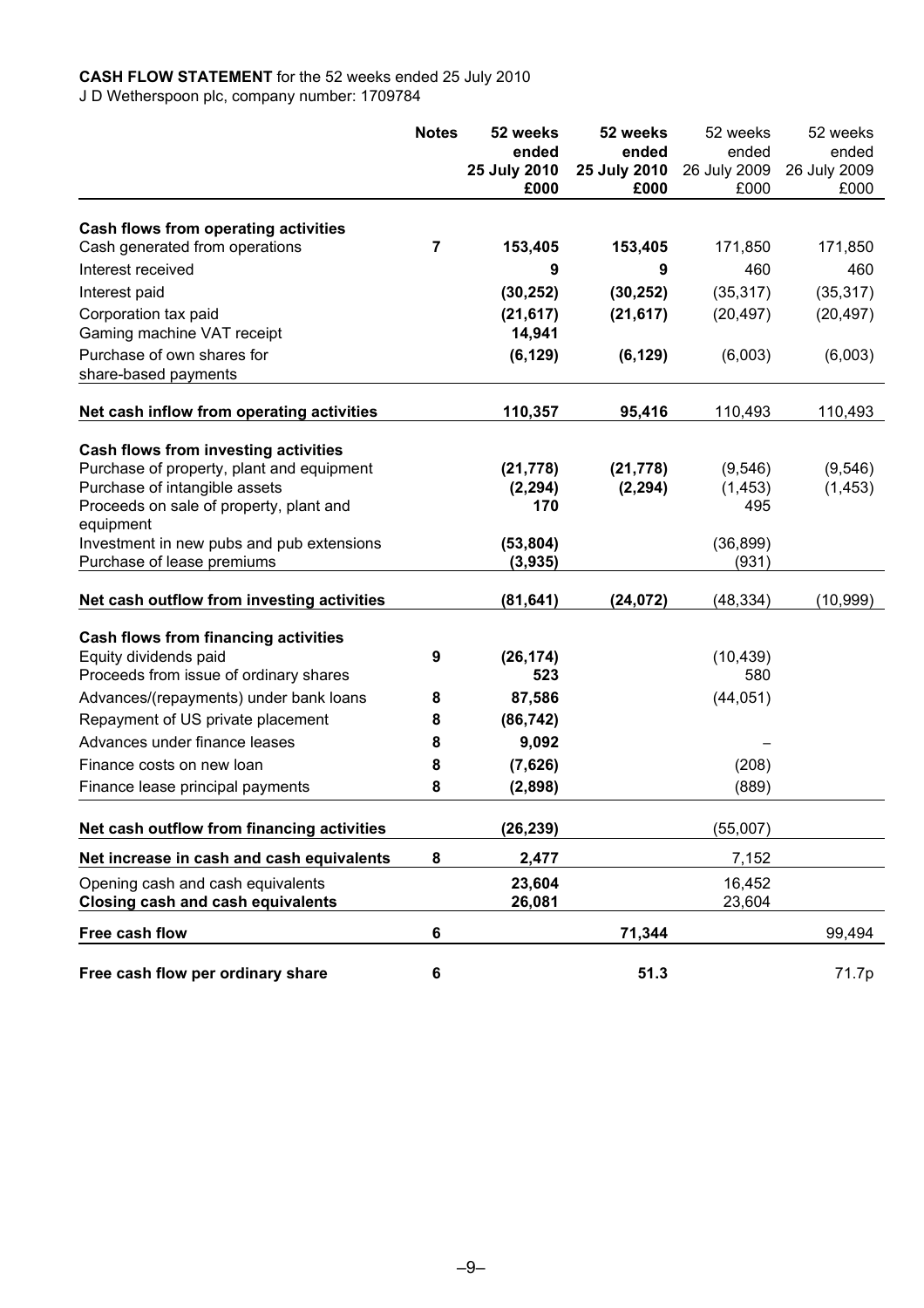## **BALANCE SHEET** as at 25 July 2010

J D Wetherspoon plc, company number: 1709784

|                                                | <b>Notes</b> | 25 July<br>2010 | 26 July<br>2009 |
|------------------------------------------------|--------------|-----------------|-----------------|
|                                                |              | £000            | £000            |
| Assets                                         |              |                 |                 |
| <b>Non-current assets</b>                      |              |                 |                 |
| Property, plant and equipment                  | 10           | 810,714         | 773,903         |
| Intangible assets                              | 11           | 6,700           | 4,858           |
| Deferred tax assets                            |              | 17,597          | 10,766          |
| Other non-current assets                       | 12           | 10,001          | 7,969           |
| <b>Total non-current assets</b>                |              | 845,012         | 797,496         |
|                                                |              |                 |                 |
| <b>Current assets</b>                          |              |                 |                 |
| Inventories                                    |              | 19,911          | 17,954          |
| Other receivables                              |              | 19,727          | 16,326          |
| Assets held for sale                           |              |                 | 1,135           |
| Cash and cash equivalents                      |              | 26,081          | 23,604          |
| <b>Total current assets</b>                    |              | 65,719          | 59,019          |
| <b>Total assets</b>                            |              | 910,731         | 856,515         |
|                                                |              |                 |                 |
| <b>Liabilities</b>                             |              |                 |                 |
| <b>Current liabilities</b>                     |              |                 |                 |
| Trade and other payables                       |              | (162, 553)      | (143, 712)      |
| <b>Financial liabilities</b>                   |              | (2,829)         | (102, 811)      |
| Current income tax liabilities                 |              | (11, 501)       | (11, 409)       |
| Derivative financial instruments               |              |                 | (555)           |
| <b>Total current liabilities</b>               |              | (176, 883)      | (258, 487)      |
| <b>Non-current liabilities</b>                 |              |                 |                 |
| <b>Financial liabilities</b>                   |              | (411, 643)      | (310, 340)      |
| Derivative financial instruments               |              | (61, 391)       | (35, 919)       |
| Deferred tax liabilities                       |              | (75, 579)       | (77, 633)       |
| <b>Other liabilities</b>                       |              | (23,094)        | (6, 443)        |
| <b>Total non-current liabilities</b>           |              | (571, 707)      | (430, 335)      |
| <b>Net assets</b>                              |              | 162,141         | 167,693         |
|                                                |              |                 |                 |
| <b>Shareholders' equity</b><br>Ordinary shares |              | 2,783           | 2,779           |
| Share premium account                          |              | 142,975         | 142,456         |
| Capital redemption reserve                     |              | 1,646           | 1,646           |
| Hedging reserve                                |              | (44, 821)       | (26, 284)       |
| Retained earnings                              |              | 59,558          | 47,096          |
| <b>Total shareholders' equity</b>              |              | 162,141         | 167,693         |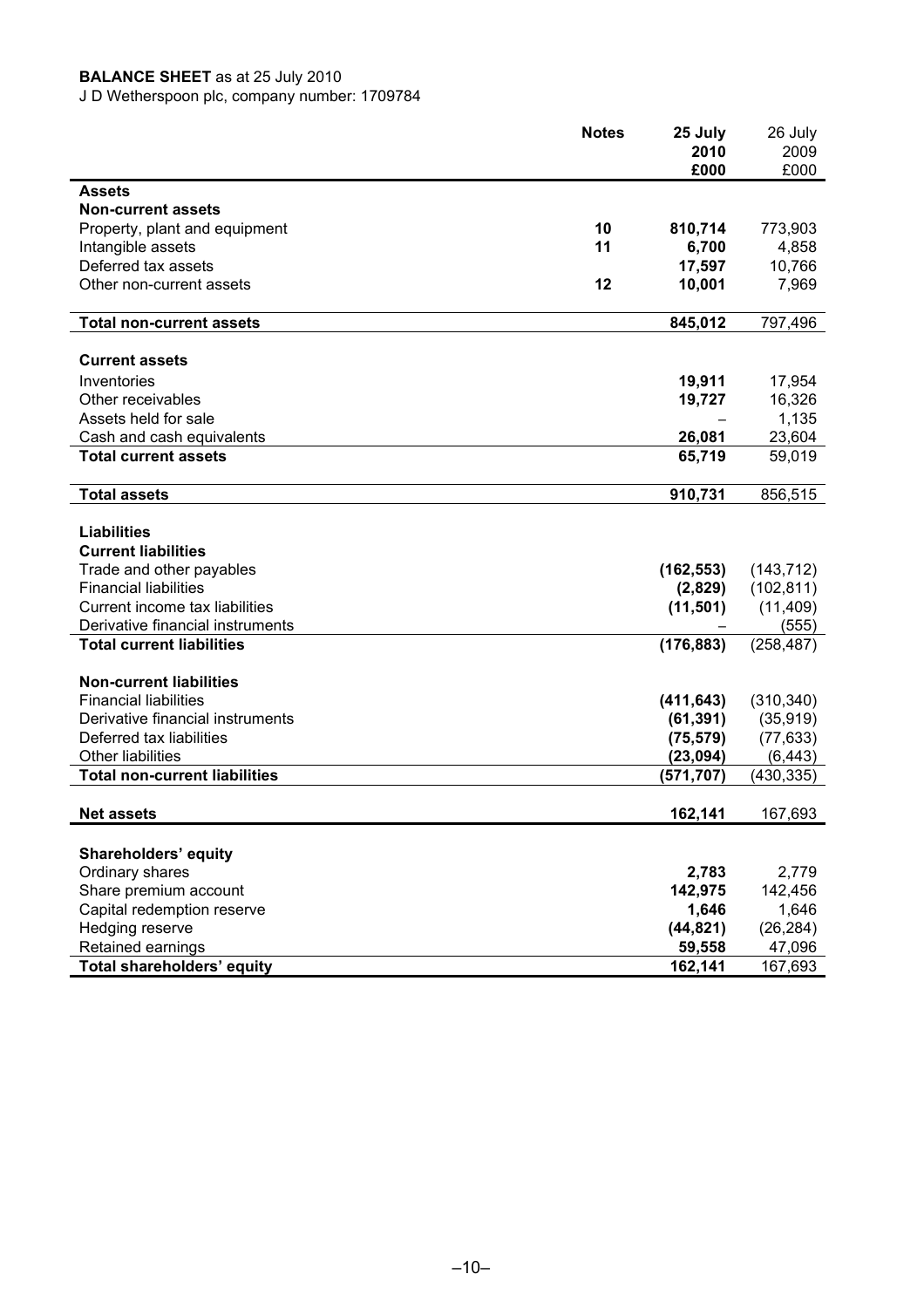## **STATEMENT OF CHANGES IN SHAREHOLDERS' EQUITY**

|                                        |              | Called- |         |            |           |           |           |
|----------------------------------------|--------------|---------|---------|------------|-----------|-----------|-----------|
|                                        |              | up      | Share   | Capital    |           |           |           |
|                                        |              | share   | premium | redemption | Hedging   | Retained  |           |
|                                        |              | capital | account | reserve    | reserve   | earnings  | Total     |
|                                        | <b>Notes</b> | £000    | £000    | £000       | £000      | £000      | £000      |
|                                        |              |         |         |            |           |           |           |
| At 27 July 2008                        |              | 2,775   | 141,880 | 1,646      | (412)     | 34,658    | 180,547   |
| Profit for the year                    |              |         |         |            |           | 25,299    | 25,299    |
| Cash flow hedges: loss taken to equity |              |         |         |            | (35, 934) |           | (35, 934) |
| Tax on items taken directly to equity  | 5            |         |         |            | 10,062    |           | 10,062    |
| Total comprehensive loss               |              |         |         |            | (25, 872) | 25,299    | (573)     |
| Exercise of options                    |              | 4       | 576     |            |           |           | 580       |
| Share-based payments                   | 2            |         |         |            |           | 3,592     | 3,592     |
| Purchase of shares held in trust       |              |         |         |            |           | (6,014)   | (6, 014)  |
| <b>Dividends</b>                       | 9            |         |         |            |           | (10, 439) | (10, 439) |
| At 26 July 2009                        |              | 2,779   | 142,456 | 1,646      | (26, 284) | 47,096    | 167,693   |
|                                        |              |         |         |            |           |           |           |
| Profit for the year                    |              |         |         |            |           | 40,778    | 40,778    |
| Cash flow hedges: loss taken to equity |              |         |         |            | (25, 393) |           | (25, 393) |
| Tax on items taken directly to equity  | 5            |         |         |            | 6,856     |           | 6,856     |
| Total comprehensive income             |              |         |         |            | (18, 537) | 40,778    | 22,241    |
|                                        |              |         |         |            |           |           |           |
| Exercise of options                    |              | 4       | 519     |            |           |           | 523       |
| Share-based payments                   | 2            |         |         |            |           | 3,987     | 3,987     |
| Purchase of shares held in trust       |              |         |         |            |           | (6, 129)  | (6, 129)  |
| <b>Dividends</b>                       | 9            |         |         |            |           | (26, 174) | (26, 174) |
| At 25 July 2010                        |              | 2,783   | 142,975 | 1,646      | (44, 821) | 59,558    | 162,141   |

Called-

As at 25 July 2010, the company had distributable reserves of £14.7 million (2009: £27.0 million).

## **1. Authorisation of financial statements and statement of compliance with IFRSs**

The preliminary announcement for the 52 week period ended 25 July 2010 has been prepared in accordance with International Financial Reporting Standards as adopted by the European Union. The principle accounting policies applied in the preparation of this preliminary announcement are consistent with those described in the 2009 annual report and accounts available within the investors section of the company's Web site: www.jdwetherspoon.co.uk

These preliminary statements do not constitute statutory accounts within the meaning of Section 434 of the Companies Act 2006. They have, however, been extracted from the statutory accounts for the period ended 25 July 2010 on which an unqualified report has been made by the company's auditors.

The 2009 statutory accounts have been filed with Registrar of Companies. The 2010 statutory accounts will be sent to shareholders in October 2010 and will be filed with Registrar of Companies, following their adoption at the forthcoming annual general meeting.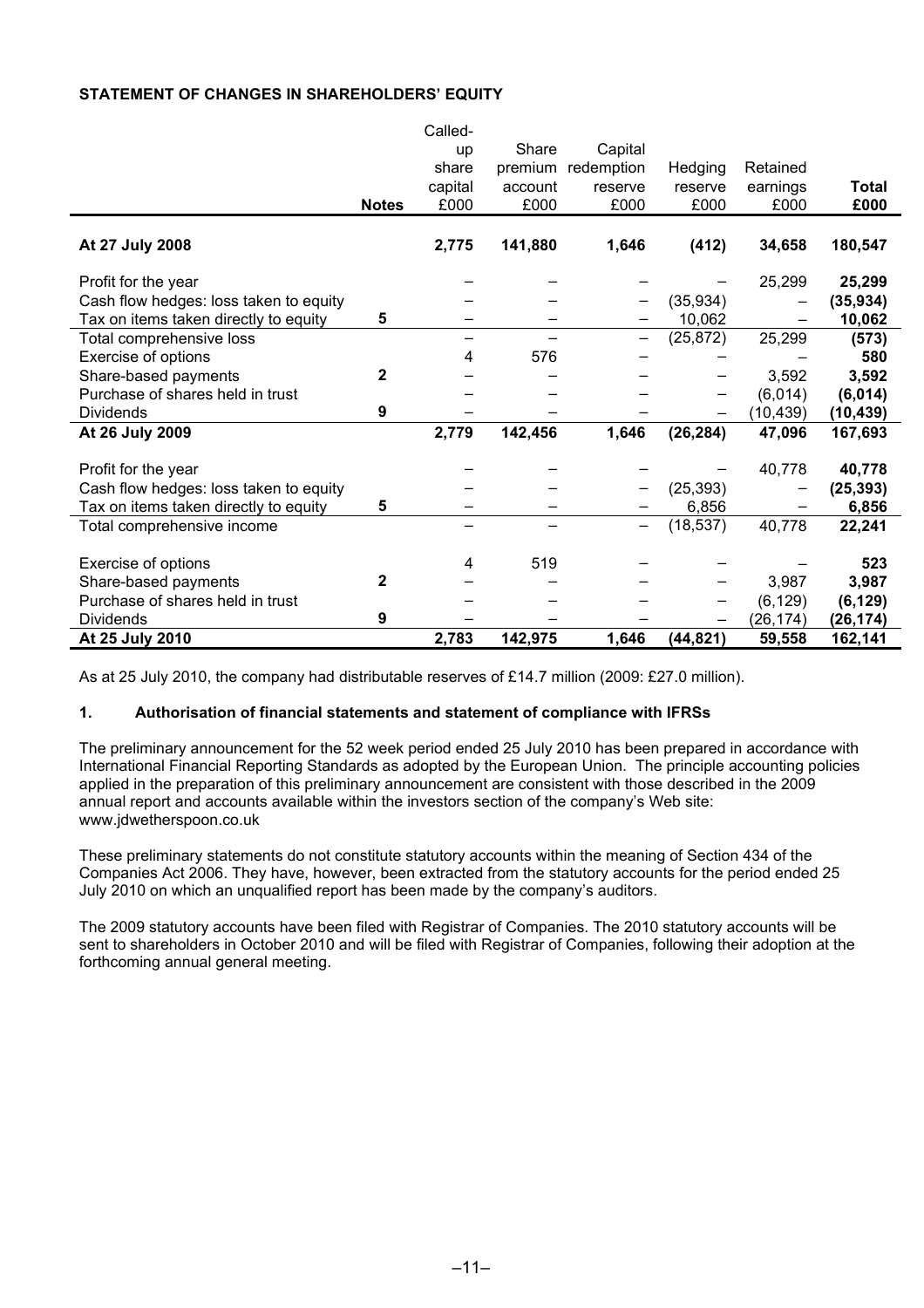## **2. Operating profit before exceptional items – analysis of costs by nature**

This is stated after charging/(crediting):

|                                                            | 52 weeks     | 52 weeks     |
|------------------------------------------------------------|--------------|--------------|
|                                                            | ended        | ended        |
|                                                            | 25 July 2010 | 26 July 2009 |
|                                                            | £000         | £000         |
| Operating lease payments                                   |              |              |
| - minimum lease payments on land and buildings             | 49,097       | 45,390       |
| - contingent rents on land and buildings                   | 12,934       | 13,136       |
| - equipment and vehicles                                   | 310          | 534          |
| Repairs and maintenance                                    | 34,233       | 28,713       |
| Rent receivable                                            | (392)        | (709)        |
| Depreciation of property, plant and equipment              |              |              |
| - owned assets                                             | 39,649       | 42,998       |
| - assets held under finance lease                          | 2,971        | 985          |
| Amortisation of intangible assets                          | 811          | 878          |
| Amortisation of non-current assets                         | 268          | 235          |
| Share-based charges                                        | 3,987        | 3,592        |
| <b>Auditors' remuneration</b>                              |              |              |
| Audit services:                                            |              |              |
| - audit fees                                               | 152          | 148          |
| - other services supplied pursuant to relevant legislation | 26           | 25           |
| - other services                                           | 10           | 16           |
| Total auditors' fees                                       | 188          | 189          |

## **3. Exceptional items**

|                                           | 52 weeks     | 52 weeks     |
|-------------------------------------------|--------------|--------------|
|                                           | ended        | ended        |
|                                           | 25 July 2010 | 26 July 2009 |
|                                           | £000         | £000         |
| <b>Operating items</b>                    |              |              |
| Impairment of property and fixed assets   | 10,557       | 15,951       |
| Property-related disposals and write-offs |              | 4,404        |
| Litigation costs                          |              | 1,565        |
|                                           |              |              |
| Operating exceptional items               | 10,557       | 21,920       |
|                                           |              |              |
| <b>Non-operating items</b>                |              |              |
| Fair value loss on derivatives            |              | (794)        |
|                                           |              |              |
| Total exceptional items                   | 10,557       | 21,126       |
| Tax on exceptional items                  |              | (1,224)      |
|                                           |              |              |
|                                           | 10,557       | 19,902       |

## Exceptional items note:

The exceptional charge of £10,557,000 relates to the impairment of property and fixed assets related to an impairment review of the Company's assets as required under IAS 36.

Under the impairment review, each CGU is reviewed for its recoverable amount, determined as being the higher of its fair value less costs to sell and its value in use. This resulted in an impairment charge of £10,557,000.

During the previous year, included within the £15,951,000 charge in respect of impairment of property and fixed assets was a charge of £6,527,000, relating to the impairment review of the Company's assets, and £9,424,000, relating to a one-off depreciation adjustment.

Property-related disposals and write-offs in the prior year relate to one non-trading unit which was disposed of and three additional non-trading units which management decided to sell, resulting in a charge to the income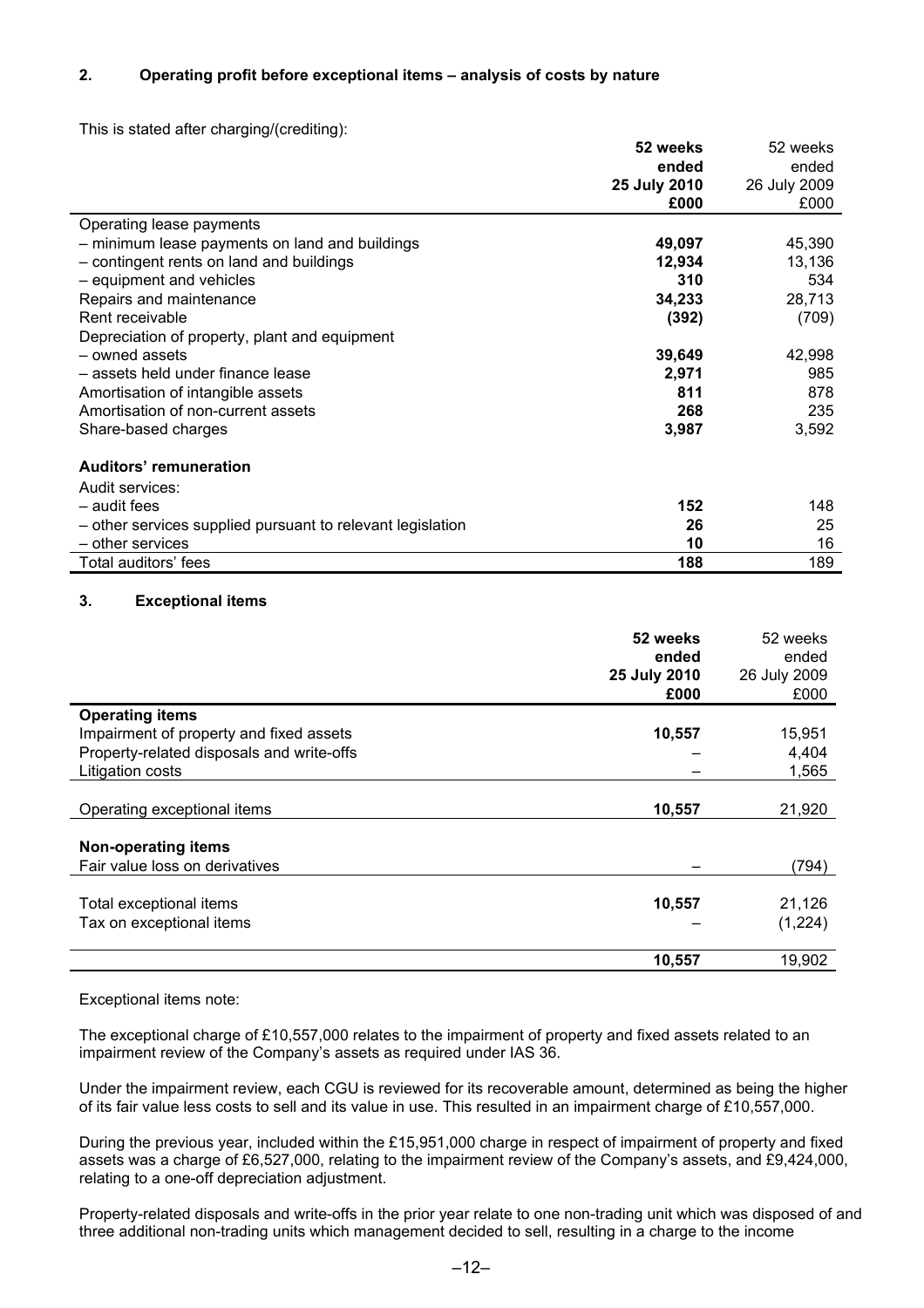statement arising from the reduction of their book value to their fair value. Also included are aborted property costs on several sites which management decided not to pursue. This resulted in a charge of £4,404,000.

Litigation costs of £1,565,000 in the prior year related to legal action against the Company's former estate agents, Van de Berg.

## **4. Finance income and costs**

|                                                      | 52 weeks<br>ended<br>25 July 2010<br>£000 | 52 weeks<br>ended<br>26 July 2009<br>£000 |
|------------------------------------------------------|-------------------------------------------|-------------------------------------------|
| <b>Finance costs</b>                                 |                                           |                                           |
| Interest payable on bank loans and overdrafts        | 26,789                                    | 25,890                                    |
| Interest payable on US senior loan notes             | 437                                       | 4,737                                     |
| Amortisation of bank loan issue costs                | 1,227                                     | 334                                       |
| Interest payable on obligations under finance leases | 561                                       | 221                                       |
| Total finance costs                                  | 29,014                                    | 31,182                                    |
| Bank interest receivable                             | (16)                                      | (336)                                     |
| Fair value gain on basis swaps                       |                                           | (794)                                     |
| <b>Total finance income</b>                          | (16)                                      | (1, 130)                                  |
| <b>Total net finance costs</b>                       |                                           |                                           |
|                                                      | 28,998                                    | 30,052                                    |

## **5. Taxation**

## **Tax charged in the income statement**

|                                                                      | 52 weeks         | 52 weeks         | 52 weeks         | 52 weeks      |
|----------------------------------------------------------------------|------------------|------------------|------------------|---------------|
|                                                                      | ended 25         | ended 25         | ended 26         | ended 26 July |
|                                                                      | <b>July 2010</b> | <b>July 2010</b> | <b>July 2009</b> | 2009          |
|                                                                      | <b>Before</b>    | After            | <b>Before</b>    | After         |
|                                                                      | exceptional      | exceptional      | exceptional      | exceptional   |
|                                                                      | items            | items            | items            | items         |
|                                                                      | £000             | £000             | £000             | £000          |
| Current income tax:                                                  |                  |                  |                  |               |
| Current income tax charge                                            | 21,709           | 21,709           | 21,438           | 21,449        |
| Total current income tax                                             | 21,709           | 21,709           | 21,438           | 21,449        |
| Deferred tax:                                                        |                  |                  |                  |               |
| Origination and reversal of timing differences                       | 746              | 746              | (484)            | (1,719)       |
| Impact of change in UK tax rate                                      | (2, 775)         | (2,775)          |                  |               |
| Total deferred tax                                                   | (2,029)          | (2,029)          | (484)            | (1,719)       |
| Tax charge in the income statement                                   | 19,680           | 19,680           | 20,954           | 19,730        |
| Tax relating to items charged or credited to equity<br>Deferred tax: |                  |                  |                  |               |
| Tax credit on cash flow hedges                                       | (6, 856)         | (6, 856)         | (10,062)         | (10,062)      |
| Tax credit in the statement of comprehensive income                  | (6, 856)         | (6, 856)         | (10,062)         | (10,062)      |

## **6. Earnings and cash flow per share**

Earnings per share has been calculated by dividing the profit attributable to equity holders of £40,778,000 (2009: £25,299,000) by the weighted average number of shares in issue during the year of 139,058,470 (2009: 138,826,552).

Earnings before exceptional items per share has been calculated before exceptional items detailed in note 3 and takes account of 59,032 (2009: 23,981) potential dilutive shares under option, giving a weighted average number of ordinary shares adjusted for the effect of dilution of 139,117,502 (2009: 138,850,533).

Adjusted earnings excludes exceptional items, as described in note 3, and a one-off adjustment in respect of a tax rate change of £2,775,000.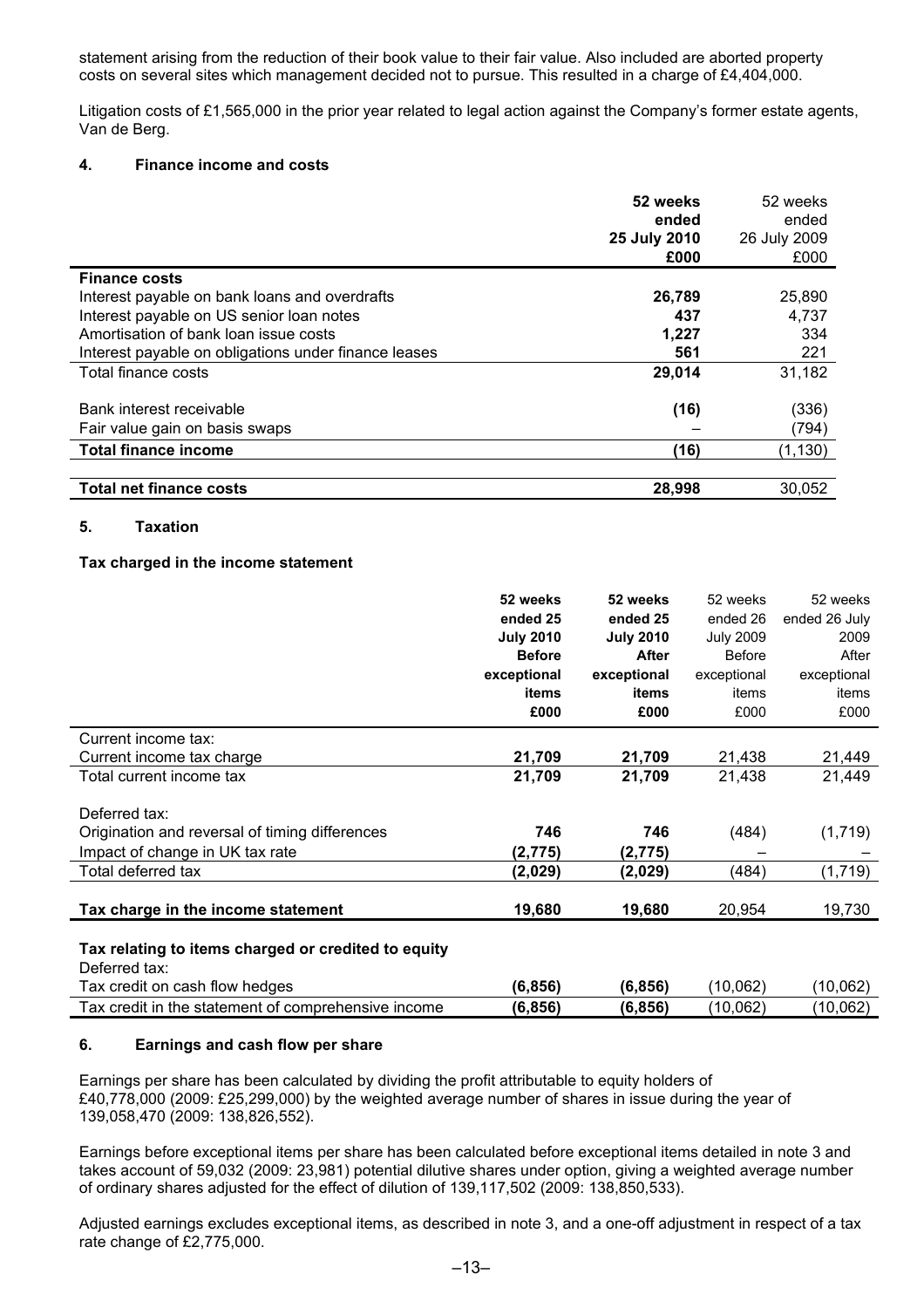| <b>Earnings</b><br>per share      | <b>Earnings</b><br>52 weeks<br>ended<br>25 July 2010<br>£000 | Earnings<br>52 weeks<br>ended<br>26 July 2009<br>£000 | Earnings per<br>share<br>52 weeks<br>ended<br>25 July 2010<br>pence | Earnings per<br>share 52<br>weeks ended<br>26 July 2009<br>pence |
|-----------------------------------|--------------------------------------------------------------|-------------------------------------------------------|---------------------------------------------------------------------|------------------------------------------------------------------|
| Earnings after exceptional items  | 40,778                                                       | 25,299                                                | 29.3                                                                | 18.2                                                             |
| Earnings before exceptional items | 51,335                                                       | 45.201                                                | 36.9                                                                | 32.6                                                             |
| Adjusted earnings                 | 48,560                                                       | 45,201                                                | 34.9                                                                | 32.6                                                             |

## **Free cash flow per share**

The calculation of free cash flow per share is based on the net cash generated by business activities and available for investment in new pub developments and extensions to current pubs, after funding interest, corporate tax, all other reinvestment in pubs open at the start of the period and the purchase of own shares under the employee Share Incentive Plan ('free cash flow'). It is calculated before taking account of proceeds from property disposals, inflows and outflows of financing from outside sources and dividend payments and is based on the same number of shares in issue as that for the calculation of basic earnings per share.

| Free cash flow per share | 52 weeks<br>ended<br><b>25 July 2010</b> | 52 weeks<br>ended<br>26 July 2009 |
|--------------------------|------------------------------------------|-----------------------------------|
| Free cash flow (£000)    | 71.344                                   | 99.494                            |
| Free cash flow per share | 51.3p                                    | 71.7p                             |

## **7. Cash generated from operations**

|                                                                    | 52 weeks     | 52 weeks     |
|--------------------------------------------------------------------|--------------|--------------|
|                                                                    | ended        | ended        |
|                                                                    | 25 July 2010 | 26 July 2009 |
|                                                                    | £000         | £000         |
| Profit attributable to shareholders                                | 40,778       | 25,299       |
| Adjusted for:                                                      |              |              |
| Tax                                                                | 19,680       | 19,730       |
| <b>Exceptional items</b>                                           | 10,557       | 21,920       |
| Fair value gain on financial derivatives                           |              | (794)        |
| Amortisation of intangible assets                                  | 811          | 878          |
| Depreciation of property, plant and equipment                      | 42,620       | 43,983       |
| Lease premium amortisation                                         | 268          | 235          |
| Share-based charges                                                | 3,987        | 3,592        |
| Interest receivable                                                | (16)         | (336)        |
| Amortisation of bank loan issue costs                              | 1,227        | 334          |
| Interest payable                                                   | 27,787       | 30,848       |
|                                                                    | 147,699      | 145,689      |
| Change in inventories                                              | (1, 957)     | (2,058)      |
| Change in receivables                                              | (3,401)      | (2,689)      |
| Change in payables                                                 | 11,064       | 32,473       |
| Net cash inflow from operating activities before exceptional items | 153,405      | 173,415      |
| Outflow related to exceptional items                               |              | (1, 565)     |
| Net cash inflow from operating activities after exceptional items  | 153,405      | 171,850      |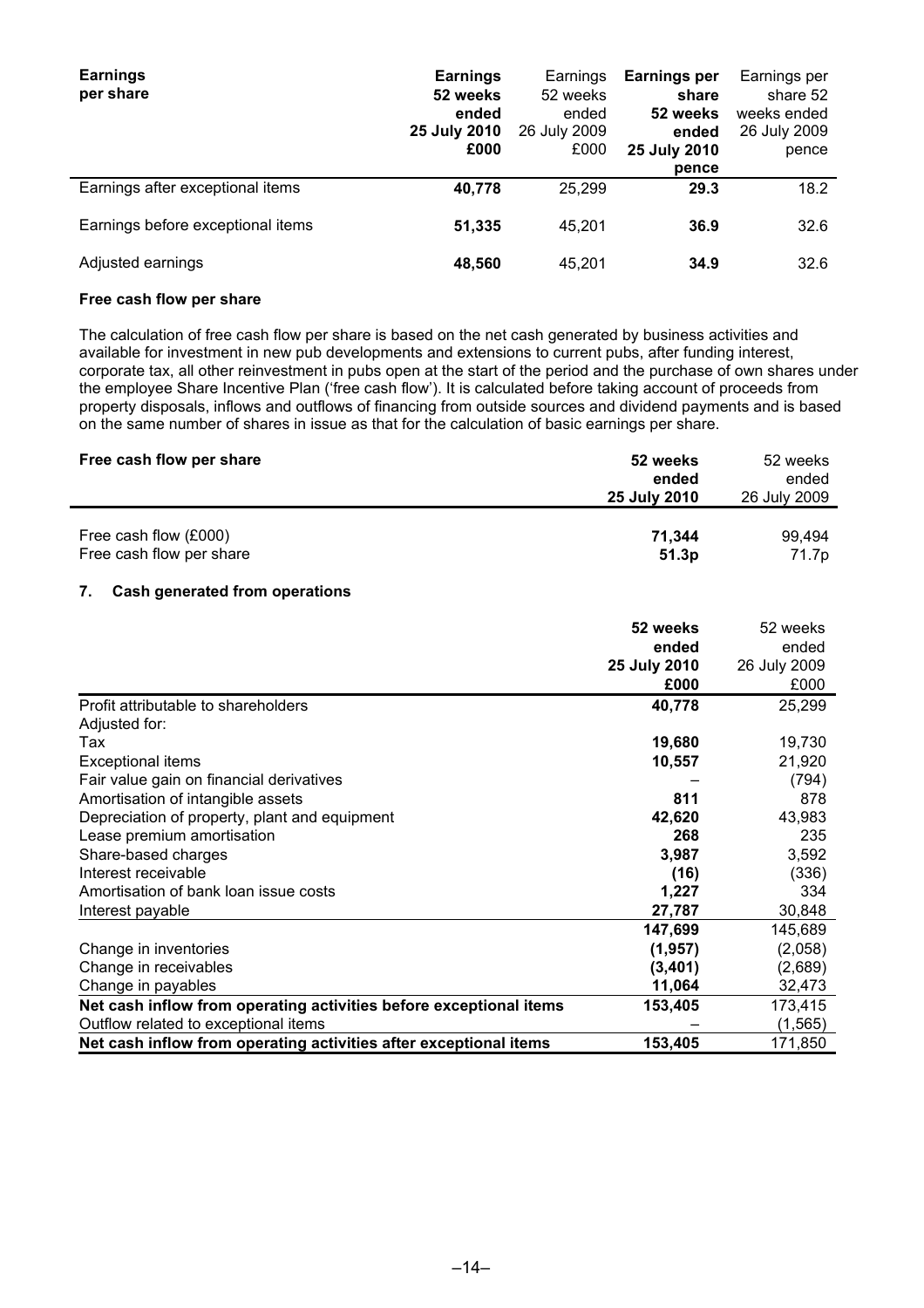## **8. Analysis of changes in net debt**

|                                                    | At 26 July<br>2009<br>£000 | Cash flows<br>£000 | Non-cash<br>movement<br>£000 | At 25 July<br>2010<br>£000 |
|----------------------------------------------------|----------------------------|--------------------|------------------------------|----------------------------|
| Cash on hand                                       | 23,604                     | 2.477              |                              | 26,081                     |
| Debt due less than one year                        | (101,845)                  | 101,845            |                              |                            |
| Debt due after one year                            | (309,461)                  | (95,063)           | (1,088)                      | (405, 612)                 |
| Derivative financial instrument - fair value hedge | (476)                      |                    | 476                          |                            |
| Bank borrowing                                     | (388, 178)                 | 9,259              | (612)                        | (379, 531)                 |
| Finance lease creditor – due less than one year    | (966)                      | 966                | (2,829)                      | (2,829)                    |
| Finance lease creditor – due after one year        | (880)                      | (7, 160)           | 2,009                        | (6,031)                    |
| Net borrowings                                     | (390,024)                  | 3,065              | (1, 432)                     | (388, 391)                 |
| Derivative – cash flow hedge                       | (35,996)                   |                    | (25,395)                     | (61, 391)                  |
| Net debt                                           | (426,020)                  | 3,065              | (26,827)                     | (449,782)                  |
| 9<br>Dividends paid and proposed                   |                            |                    |                              |                            |

## **9. Dividends paid and proposed**

|                                                                                                                                   | 52 weeks<br>ended<br>25 July 2010<br>£000 | 52 weeks ended<br>26 July 2009<br>£000 |
|-----------------------------------------------------------------------------------------------------------------------------------|-------------------------------------------|----------------------------------------|
| Declared and paid during the year:                                                                                                |                                           |                                        |
| Dividends on ordinary shares:<br>$-$ final dividend for 2008/09: 0p (2007/08: 7.6p)<br>$-$ interim for 2009/10: 19p (2008/09: 0p) | 26,174                                    | 10.439                                 |
| Dividends paid                                                                                                                    | 26,174                                    | 10,439                                 |
| Proposed for approval by shareholders at the AGM:<br>$-$ final dividend for 2009/10: 0p (2008/09: 0p)                             |                                           |                                        |

As detailed in the interim accounts, the board declared and paid a total dividend of 12.0p for the financial year ending 25 July 2010. The board also declared a special dividend of 7.0p. Both of these were paid on 1 April 2010.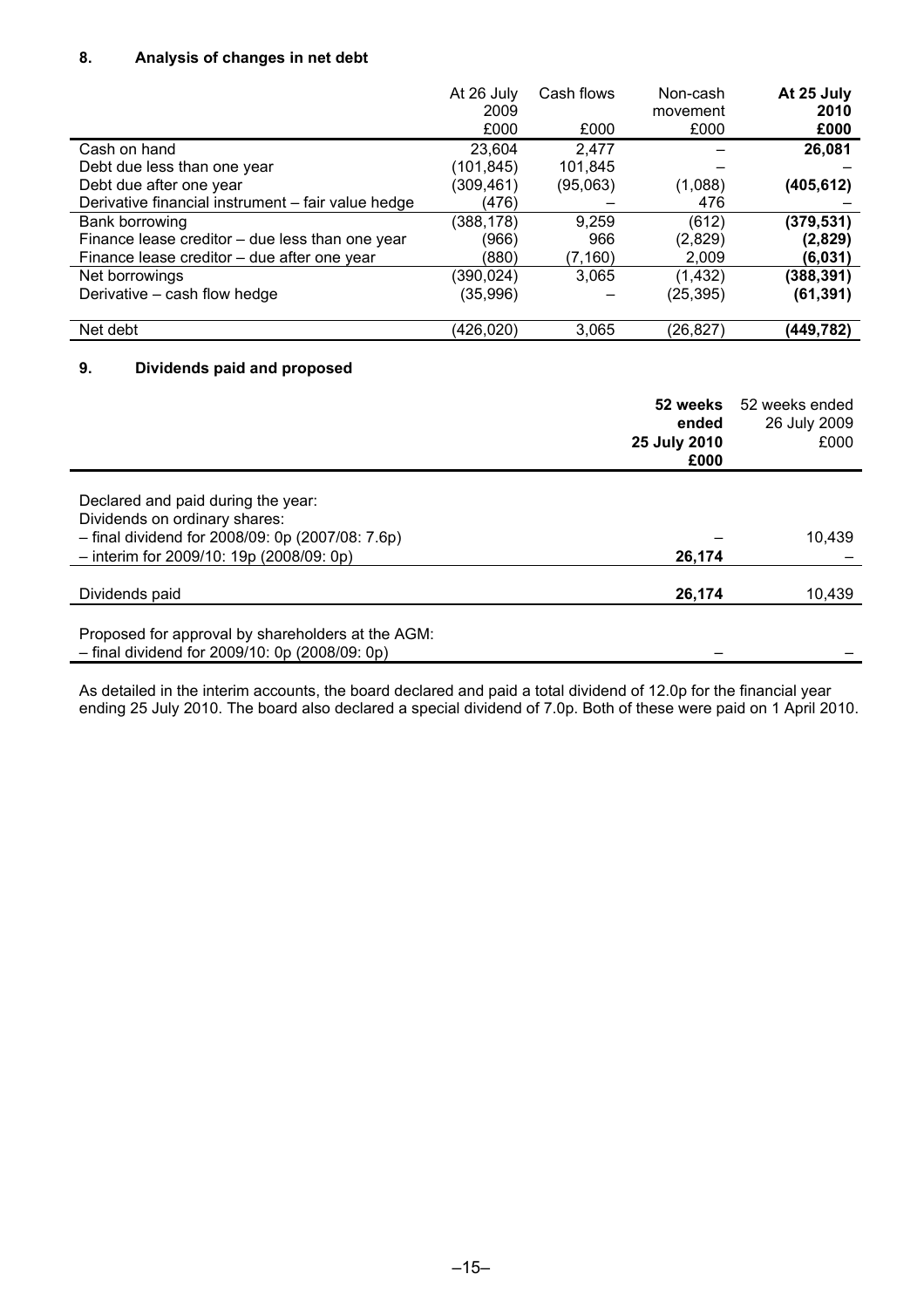## **10. Property, plant and equipment**

|                                       | Freehold                 | Short     | Equipment,   | Expenditure              |           |
|---------------------------------------|--------------------------|-----------|--------------|--------------------------|-----------|
|                                       | and long                 | leasehold | fixtures     | on                       |           |
|                                       | leasehold                | property  | and fittings | unopened                 |           |
|                                       | property                 |           |              | properties               | Total     |
|                                       | £000                     | £000      | £000         | £000                     | £000      |
|                                       |                          |           |              |                          |           |
| Cost:                                 |                          |           |              |                          |           |
| At 27 July 2008                       | 502,445                  | 349,196   | 275,004      | 28,539                   | 1,155,184 |
| <b>Additions</b>                      | 14,683                   | 9,169     | 15,940       | 6,767                    | 46,559    |
| <b>Transfers</b>                      | 11,114                   | 1,061     | 244          | (12, 419)                |           |
| Transfer to/from assets held for sale | 93                       |           |              | (3,036)                  | (2,943)   |
| Disposals                             | $\overline{\phantom{0}}$ | (1,011)   | (1,065)      | (1,751)                  | (3,827)   |
| Reclassification                      | (1, 945)                 | 3,898     | (1,621)      |                          | 332       |
| At 26 July 2009                       | 526,390                  | 362,313   | 288,502      | 18,100                   | 1,195,305 |
| <b>Additions</b>                      | 6,566                    | 2,633     | 16,576       | 62,174                   | 87,949    |
| <b>Transfers</b>                      | 20,839                   | 20,169    | 13,348       | (54, 356)                |           |
| Transfer to/from assets held for sale |                          |           |              | 3,038                    | 3,038     |
| <b>Disposals</b>                      | (96)                     | (2,469)   | (2, 364)     | (279)                    | (5,208)   |
| At 25 July 2010                       | 553,699                  | 382,646   | 316,062      | 28,677                   | 1,281,084 |
|                                       |                          |           |              |                          |           |
| Depreciation and impairment:          |                          |           |              |                          |           |
| At 27 July 2008                       | 57,294                   | 76,402    | 228,747      |                          | 362,443   |
| Provided during the period            | 10,754                   | 12,488    | 20,741       |                          | 43,983    |
| Impairment loss and depreciation      | 877                      | 6,811     | 8,127        |                          | 15,815    |
| adjustment                            |                          |           |              |                          |           |
| Disposals                             |                          | (135)     | (871)        | —                        | (1,006)   |
| Reclassification                      | 7,053                    | 34,458    | (41, 344)    | -                        | 167       |
| At 26 July 2009                       | 75,978                   | 130,024   | 215,400      | $\overline{\phantom{0}}$ | 421,402   |
| Provided during the period            | 10,204                   | 12,375    | 20,041       | —                        | 42,620    |
| Impairment loss                       | 1,674                    | 6,775     | 992          | —                        | 9,441     |
| <b>Disposals</b>                      | (7)                      | (2, 294)  | (2,012)      |                          | (4, 313)  |
| Transfer from assets held for sale    |                          |           |              | 1,220                    | 1,220     |
| At 25 July 2010                       | 87,849                   | 146,880   | 234,421      | 1,220                    | 470,370   |
|                                       |                          |           |              |                          |           |
| Net book amount at 25 July 2010       | 465,850                  | 235,766   | 81,641       | 27,457                   | 810,714   |
|                                       |                          |           |              |                          |           |
| Net book amount at 26 July 2009       | 450,412                  | 232,289   | 73,102       | 18,100                   | 773,903   |
| Net book amount at 27 July 2008       |                          |           |              |                          |           |

## **Impairment of property, plant and equipment**

The Company considers each trading outlet to be a separate CGU, with each CGU reviewed annually for indicators of impairment.

In assessing whether an asset has been impaired, the carrying amount of the CGU is compared with its recoverable amount. The recoverable amount is the higher of its fair value less costs to sell and its value in use. In the absence of any information about the fair value of a CGU, the recoverable amount is deemed to be its value in use.

The Company estimates value in use using a discounted cash flow model, based on the expected future trading performance anticipated by management. There is a significant number of interconnected assumptions which underpin the value-in-use calculations. However, the underlying basis for the impairment model involves each CGU's projected cash flow for the financial year ending 24 July 2011, extrapolated to incorporate individual assumptions, in respect of sales growth, gross margin and cost-savings for that specific CGU. In establishing the value of the CGU's future cash flows, the board has approved a set of overall projections which it considers to be prudent.

The pre-tax discount rate employed by the Company this year was 10.0% (2009: 10.0%).

The board approved the discount rate, considering it to be prudent, yet reflective of the current economic climate.

As a result of this exercise, impairment losses in 2010 were £10,557,000 (2009: £6,527,000). £9,441,000 of this impairment charge relates to property, plant and equipment, as reflected in the table above, while £1,117,000 relates to other non-current assets.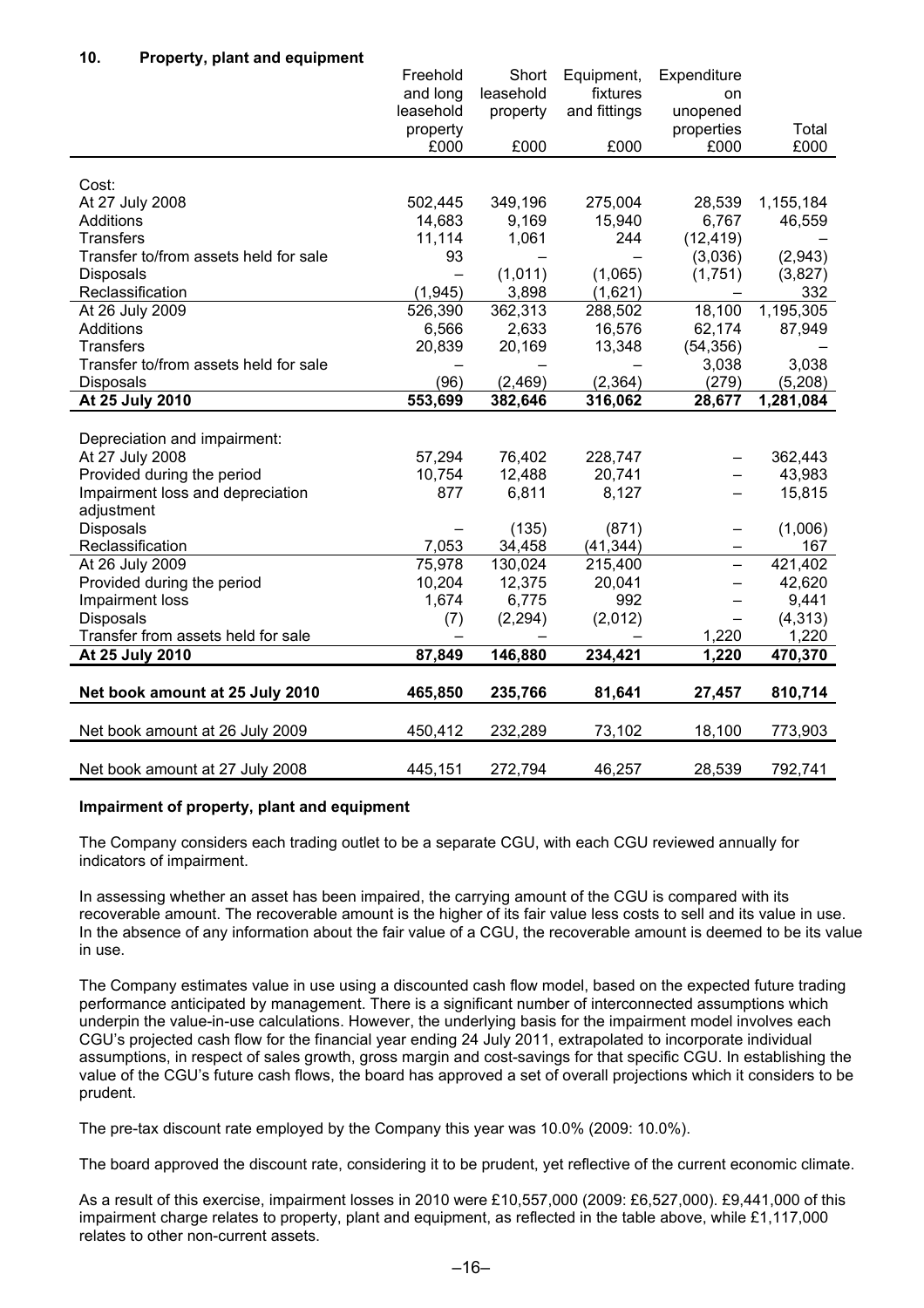Management believes that a reasonable change in any of the key assumptions, for example the discount rate applied to each CGU, could cause the carrying value of the CGU to exceed its recoverable amount, but that the change would be immaterial.

During the previous year, a review of the fixed-asset register was undertaken. As a result, a one-off depreciation adjustment of £9,288,000 was taken in property, plant and equipment, following a review by management in respect of certain assets which were not being depreciated in line with the Company's accounting policy. At the same time, management reclassified certain assets and certain accumulated depreciation to the correct statutory headings within property, plant and equipment, intangible assets and other non-current assets.

## **11. Intangible assets**

|                                 | <b>IT software</b> |
|---------------------------------|--------------------|
|                                 | costs              |
|                                 | £000               |
| Cost:                           |                    |
| At 27 July 2008:                | 13,175             |
| Additions                       | 1,487              |
| Reclassification                | (328)              |
| At 26 July 2009                 | 14,334             |
| Additions                       | 2,653              |
| At 25 July 2010                 | 16,987             |
|                                 |                    |
| Amortisation                    |                    |
| At 27 July 2008                 | 8,758              |
| Amortisation during the period  | 878                |
| Amortisation adjustment         | 6                  |
| Reclassification                | (166)              |
| At 26 July 2009                 | 9,476              |
| Amortisation during the period  | 811                |
| At 25 July 2010                 | 10,287             |
|                                 |                    |
| Net book amount at 25 July 2010 | 6,700              |
|                                 |                    |
| Net book amount at 26 July 2009 | 4,858              |
|                                 |                    |
| Net book amount at 27 July 2008 | 4,417              |